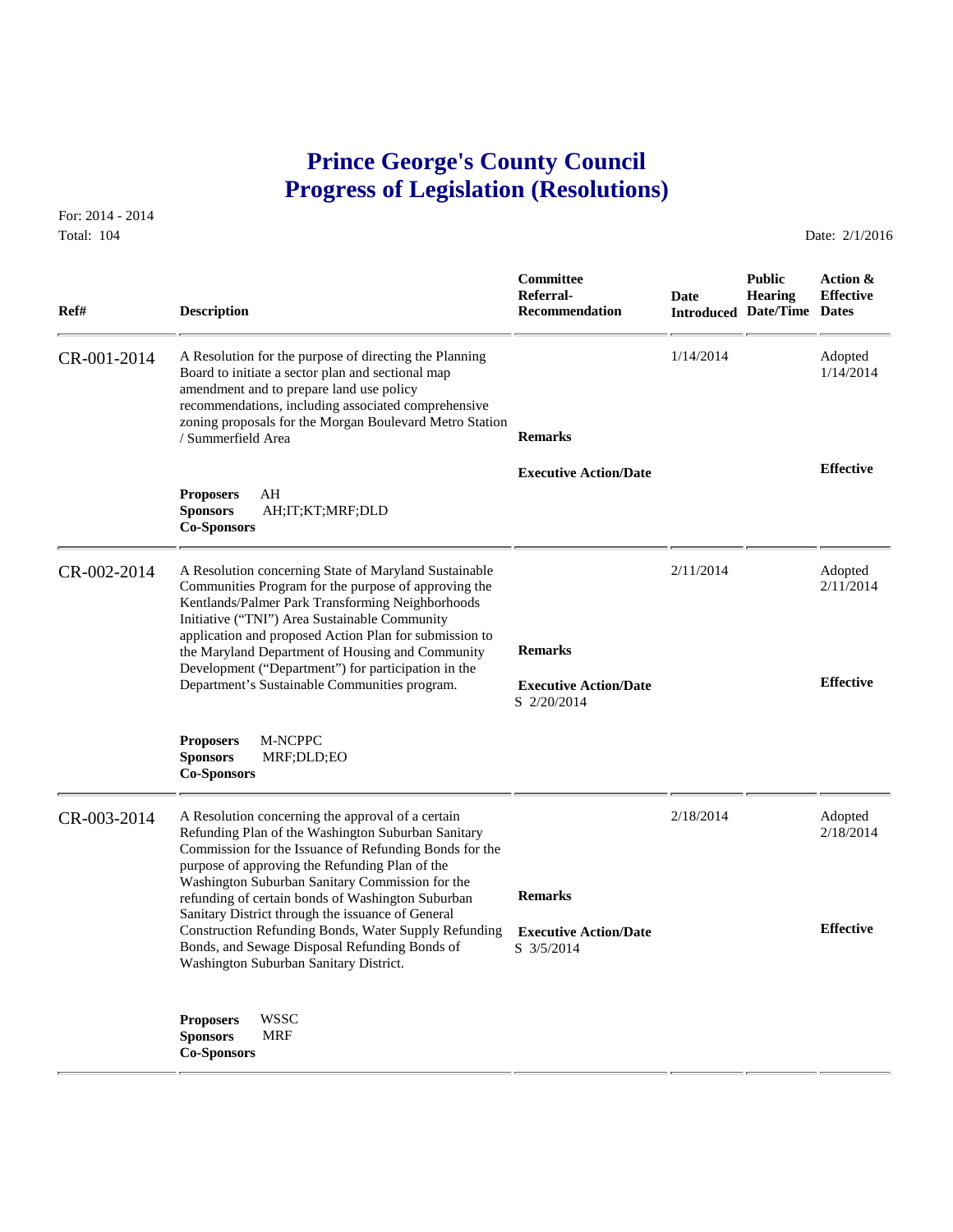## **For: 2014-2014 Prince George's County Council** Page 2 of 25<br> **Formal: 104 Progress of Legislation (Resolutions)** Date: 2/1/2016 **Total: 104 Progress of Legislation (Resolutions)**

| Ref#<br>CR-004-2014 | <b>Description</b>                                        | A Resolution concerning The Eastover / Forest Heights /<br>Glassmanor Sector Plan for the purpose of approving, with<br>revisions, as an Act of the County Council of Prince<br>George's County, Maryland, sitting as the District<br>Council, the Eastover / Forest Heights / Glassmanor Sector<br>Plan, thereby defining long-range land use and<br>development policies in portions of Planning Area 76A,<br>previously part of the 2000 Approved Master Plan and<br>Sectional Map Amendment for the Heights and Vicinity<br>for the area generally bounded by Interstate 95/495 (the<br>"Capital Beltway") as the southern boundary, Southern<br>Avenue as the northern boundary, Livingston Road and<br>Owens Road generally as the eastern boundary, and Oxon<br>Run as the western boundary.                                                                                                             | Committee<br>Referral-<br><b>Recommendation</b><br><b>Remarks</b><br><b>Executive Action/Date</b> | <b>Date</b><br><b>Introduced</b><br>2/18/2014 | <b>Public</b><br><b>Hearing</b><br>Date/Time | Action &<br><b>Effective</b><br><b>Dates</b><br>Adopted<br>2/18/2014<br><b>Effective</b> |
|---------------------|-----------------------------------------------------------|-----------------------------------------------------------------------------------------------------------------------------------------------------------------------------------------------------------------------------------------------------------------------------------------------------------------------------------------------------------------------------------------------------------------------------------------------------------------------------------------------------------------------------------------------------------------------------------------------------------------------------------------------------------------------------------------------------------------------------------------------------------------------------------------------------------------------------------------------------------------------------------------------------------------|---------------------------------------------------------------------------------------------------|-----------------------------------------------|----------------------------------------------|------------------------------------------------------------------------------------------|
|                     | <b>Proposers</b><br><b>Sponsors</b><br><b>Co-Sponsors</b> | M-NCPPC<br><b>OP</b>                                                                                                                                                                                                                                                                                                                                                                                                                                                                                                                                                                                                                                                                                                                                                                                                                                                                                            |                                                                                                   |                                               |                                              |                                                                                          |
| CR-005-2014         |                                                           | A Resolution concerning the Eastover / Forest Heights /<br>Glassmanor Sectional Map Amendment for the purpose of<br>approving, as an Act of the County Council of Prince<br>George's County, Maryland, sitting as the District Council<br>for that part of the Maryland-Washington Regional<br>District in Prince George's County, the Eastover / Forest<br>Heights / Glassmanor Sectional Map Amendment<br>("SMA"), thereby setting forth and adopting detailed<br>zoning proposals in a portion of Planning Area 76A,<br>previously part of the 2000 Approved Master Plan and<br>Sectional Map Amendment for the Heights and Vicinity,<br>for the area generally bounded by Interstate 95/495 (the<br>"Capital Beltway") as the southern boundary, Southern<br>Avenue as the northern boundary, Livingston Road and<br>Owens Road generally as the eastern boundary, and Oxon<br>Run as the western boundary. | <b>Remarks</b><br><b>Executive Action/Date</b>                                                    | 2/18/2014                                     |                                              | Adopted<br>2/18/2014<br><b>Effective</b>                                                 |
|                     | <b>Proposers</b><br><b>Sponsors</b><br><b>Co-Sponsors</b> | M-NCPPC<br><b>OP</b>                                                                                                                                                                                                                                                                                                                                                                                                                                                                                                                                                                                                                                                                                                                                                                                                                                                                                            |                                                                                                   |                                               |                                              |                                                                                          |
| CR-006-2014         |                                                           | A Resolution concerning the Public Facilities Element of<br>the Preliminary Plan Prince George's 2035 for the purpose<br>of identifying inconsistencies between the Preliminary<br>Plan Prince George's 2035 and existing or proposed State<br>or County facilities, and approving the inclusion of any<br>new transportation proposals prior to adoption of the<br>preliminary plan by the Planning Board.                                                                                                                                                                                                                                                                                                                                                                                                                                                                                                     | <b>Remarks</b>                                                                                    | 2/18/2014                                     |                                              | Adopted<br>2/18/2014                                                                     |
|                     | <b>Proposers</b><br><b>Sponsors</b><br><b>Co-Sponsors</b> | M-NCPPC<br>MRF;DLD;IT                                                                                                                                                                                                                                                                                                                                                                                                                                                                                                                                                                                                                                                                                                                                                                                                                                                                                           | <b>Executive Action/Date</b>                                                                      |                                               |                                              | <b>Effective</b>                                                                         |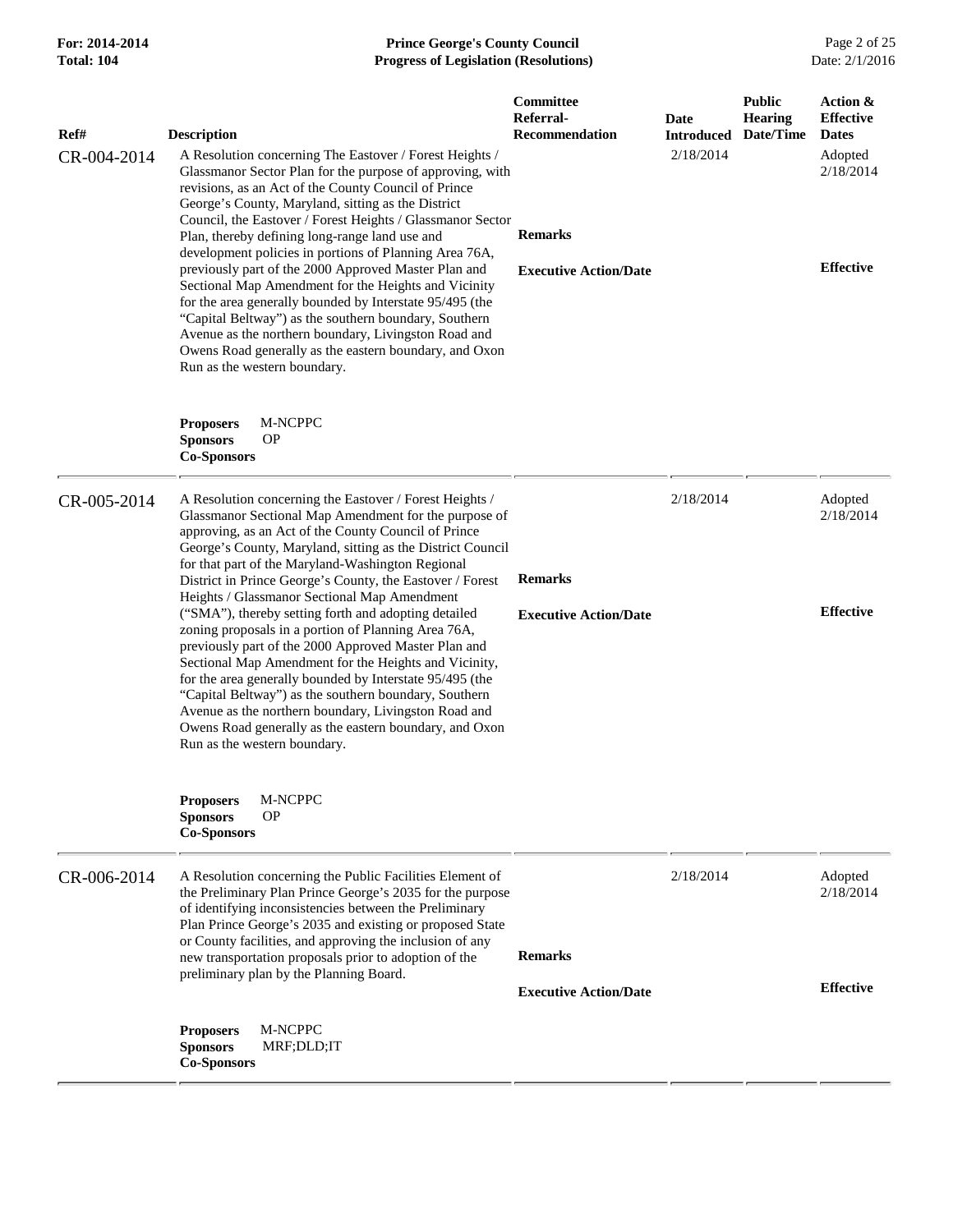| For: 2014-2014<br><b>Total: 104</b> | <b>Prince George's County Council</b><br>Date: 2/1/2016<br><b>Progress of Legislation (Resolutions)</b>                                                                                                                                                                                                                                                                                                                                                                                                                                                                                                                                                                                          |                                                                    |                                        |                                              |                                                                      |
|-------------------------------------|--------------------------------------------------------------------------------------------------------------------------------------------------------------------------------------------------------------------------------------------------------------------------------------------------------------------------------------------------------------------------------------------------------------------------------------------------------------------------------------------------------------------------------------------------------------------------------------------------------------------------------------------------------------------------------------------------|--------------------------------------------------------------------|----------------------------------------|----------------------------------------------|----------------------------------------------------------------------|
| Ref#<br>CR-007-2014                 | <b>Description</b><br>A Resolution concerning Prince George's County Science PZED 2/18/2014<br>and Technology District for the purpose of establishing<br>Science and Technology District for the purpose of<br>establishing a Prince George's County Science and<br>Technology Business District.                                                                                                                                                                                                                                                                                                                                                                                               | Committee<br>Referral-<br><b>Recommendation</b><br>FAV(A) 3/5/2014 | Date<br><b>Introduced</b><br>2/18/2014 | <b>Public</b><br><b>Hearing</b><br>Date/Time | Action &<br><b>Effective</b><br><b>Dates</b><br>Adopted<br>3/18/2014 |
|                                     | <b>Proposers</b><br>EO; ML; IT<br>EO;ML;IT;MRF;DLD;WC;OP<br><b>Sponsors</b><br><b>Co-Sponsors</b>                                                                                                                                                                                                                                                                                                                                                                                                                                                                                                                                                                                                | <b>Remarks</b><br><b>Executive Action/Date</b>                     |                                        |                                              | <b>Effective</b>                                                     |
| CR-008-2014                         | A Resolution concerning State of Maryland Sustainable<br>Communities Program for the purpose of approving the<br>Greater Camp Springs / Morningside Area Sustainable<br>Community application and proposed Action Plan for<br>submission to the Maryland Department of Housing and<br>Community Development ("Department") for participation Remarks<br>in the Department's Sustainable Communities program.                                                                                                                                                                                                                                                                                     | <b>Executive Action/Date</b><br>S 2/28/2014                        | 2/25/2014                              |                                              | Adopted<br>2/25/2014<br><b>Effective</b>                             |
|                                     | M-NCPPC<br><b>Proposers</b><br><b>Sponsors</b><br>ML;KT;OP;EO;MRF<br><b>Co-Sponsors</b>                                                                                                                                                                                                                                                                                                                                                                                                                                                                                                                                                                                                          |                                                                    |                                        |                                              |                                                                      |
| CR-009-2014                         | A Resolution approving, with revisions, as an Act of the<br>County Council of Prince George's County, Maryland,<br>sitting as the District Council for that part of the<br>Maryland-Washington Regional District in Prince<br>George's County, the Southern Green Line Station Area<br>Sector Plan, thereby defining long-range land use and                                                                                                                                                                                                                                                                                                                                                     | $C.0.W.$ $2/25/2014$<br>FAV(A) 2/25/2014                           | 2/25/2014                              |                                              | Adopted<br>2/25/2014                                                 |
|                                     | development policies for the land area that follows and<br>surrounds the alignment of the southern portion of the<br>Metrorail Green Line in Prince George's County and that<br>is generally bound by Southern Avenue as a western<br>boundary; Suitland Road and the boundary of the Suitland<br>M-U-TC as a northern and eastern boundary; Interstate<br>495 (Capital Beltway) and Branch Avenue, including<br>properties fronting on the south side of Branch Avenue<br>from St. Barnabas Road to Curtis Drive, and continuing<br>along 28th Parkway, Oxon Run Drive, 23rd Parkway,<br>Chatwick Street to the north side of Barnaby Run stream,<br>and Wheeler Road as the southern boundary. | <b>Remarks</b><br><b>Executive Action/Date</b>                     |                                        |                                              | <b>Effective</b>                                                     |
|                                     | M-NCPPC<br><b>Proposers</b><br>KT;MRF;OP<br><b>Sponsors</b><br><b>Co-Sponsors</b>                                                                                                                                                                                                                                                                                                                                                                                                                                                                                                                                                                                                                |                                                                    |                                        |                                              |                                                                      |

 $=$  $=$ 

 $=$  $=$ 

 $=$  $=$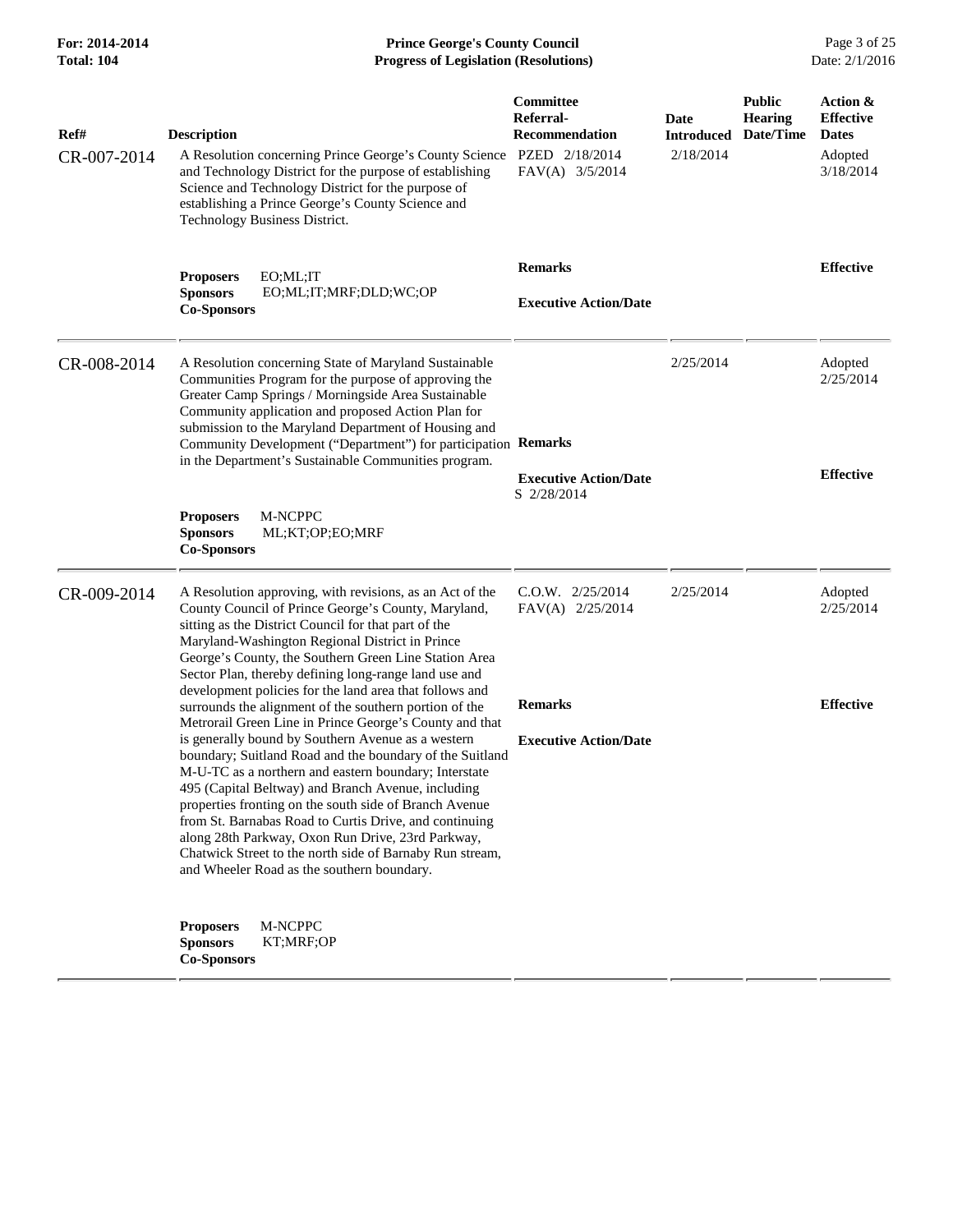| Ref#        | <b>Description</b>                                                                                                                                                                                                                                                                                                                                                                                                                                                                                                                                                                                               | Committee<br>Referral-<br><b>Recommendation</b> | Date<br><b>Introduced</b> | <b>Public</b><br><b>Hearing</b><br>Date/Time | Action &<br><b>Effective</b><br><b>Dates</b> |
|-------------|------------------------------------------------------------------------------------------------------------------------------------------------------------------------------------------------------------------------------------------------------------------------------------------------------------------------------------------------------------------------------------------------------------------------------------------------------------------------------------------------------------------------------------------------------------------------------------------------------------------|-------------------------------------------------|---------------------------|----------------------------------------------|----------------------------------------------|
| CR-010-2014 | A Resolution approving, with revisions, as an Act of the<br>County Council of Prince George's County, Maryland,<br>sitting as the District Council for that part of the<br>Maryland-Washington Regional District in Prince<br>George's County, the Southern Green Line Station Area<br>Sectional Map Amendment, thereby setting forth and                                                                                                                                                                                                                                                                        | $C.0.W.$ $2/25/2014$<br>FAV 2/25/2014           | 2/25/2014                 |                                              | Adopted<br>2/25/2014                         |
|             | adopting detailed zoning proposals for the land area that<br>follows and surrounds the alignment of the southern                                                                                                                                                                                                                                                                                                                                                                                                                                                                                                 | <b>Remarks</b>                                  |                           |                                              | <b>Effective</b>                             |
|             | portion of the Metrorail Green Line in Prince George's<br>County and that is generally bound by Southern Avenue as Executive Action/Date<br>a western boundary; Suitland Road and the boundary of<br>the Suitland M-U-TC as a northern and eastern boundary;<br>Interstate 495 (Capital Beltway) and Branch Avenue,<br>including properties fronting on the south side of Branch<br>Avenue from St. Barnabas Road to Curtis Drive, and<br>continuing along 28th Parkway, Oxon Run Drive, 23rd<br>Parkway, Chatwick Street to the north side of Barnaby<br>Run stream, and Wheeler Road as the southern boundary. |                                                 |                           |                                              |                                              |
|             | M-NCPPC<br><b>Proposers</b><br><b>Sponsors</b><br>KT;MRF;OP<br><b>Co-Sponsors</b>                                                                                                                                                                                                                                                                                                                                                                                                                                                                                                                                |                                                 |                           |                                              |                                              |
| CR-011-2014 | A Resolution concerning the 2008 Water and Sewer Plan<br>(December 2013 Amendment Cycle) to change the water<br>and sewer category designations within the 2008 Water<br>and Sewer Plan                                                                                                                                                                                                                                                                                                                                                                                                                          | THE 3/4/2014<br><b>FAV</b><br>4/10/2014         | 3/4/2014                  | 4/8/2014<br>1:30 PM                          | Adopted<br>4/22/2014                         |
|             | <b>Proposers</b><br>CO. EXEC.<br><b>Sponsors</b><br>MRF;DLD<br><b>Co-Sponsors</b>                                                                                                                                                                                                                                                                                                                                                                                                                                                                                                                                | <b>Remarks</b><br><b>Executive Action/Date</b>  |                           |                                              | <b>Effective</b><br>4/30/2014                |
| CR-012-2014 | A Resolution amending the Annual Action Plan for<br>Housing and Community Development: FY 2014 for the HELD 3/26/2014<br>purpose of reprogramming and reallocating \$2,542,595.78 C.O.W. 4/1/2014<br>in Community Development Block Grant ("CDBG") funds FAV(A) 4/8/2014<br>from prior year Annual Action Plans to a new, eligible<br>activity.                                                                                                                                                                                                                                                                  | THE $3/11/2014$                                 | 3/11/2014                 | 4/1/2014<br>10:00 AM                         | Adopted<br>4/8/2014                          |
|             | CO. EXEC.<br><b>Proposers</b><br><b>Sponsors</b><br>ML;DLD;MRF;OP                                                                                                                                                                                                                                                                                                                                                                                                                                                                                                                                                | <b>Remarks</b>                                  |                           |                                              | <b>Effective</b>                             |
|             | <b>Co-Sponsors</b>                                                                                                                                                                                                                                                                                                                                                                                                                                                                                                                                                                                               | <b>Executive Action/Date</b><br>S 4/16/2014     |                           |                                              |                                              |
| CR-013-2014 | A Resolution expressing the intent of Prince George's<br>County to use a certain portion of the Local Impact Grants FAV(A) 5/6/2014<br>from gaming funds to be allocated for infrastructure on<br>Maryland Route 210 as leverage to support issuance and<br>debt service on General Obligation Bonds to finance<br>portions of the needed improvement.                                                                                                                                                                                                                                                           | THE 3/11/2014                                   | 3/11/2014                 |                                              | Adopted<br>5/6/2014                          |
|             |                                                                                                                                                                                                                                                                                                                                                                                                                                                                                                                                                                                                                  | <b>Remarks</b>                                  |                           |                                              | <b>Effective</b>                             |
|             | <b>OP</b><br><b>Proposers</b><br><b>Sponsors</b><br>OP;WC;DLD;MRF;AH;ML;IT;KT<br><b>Co-Sponsors</b>                                                                                                                                                                                                                                                                                                                                                                                                                                                                                                              | <b>Executive Action/Date</b>                    |                           |                                              |                                              |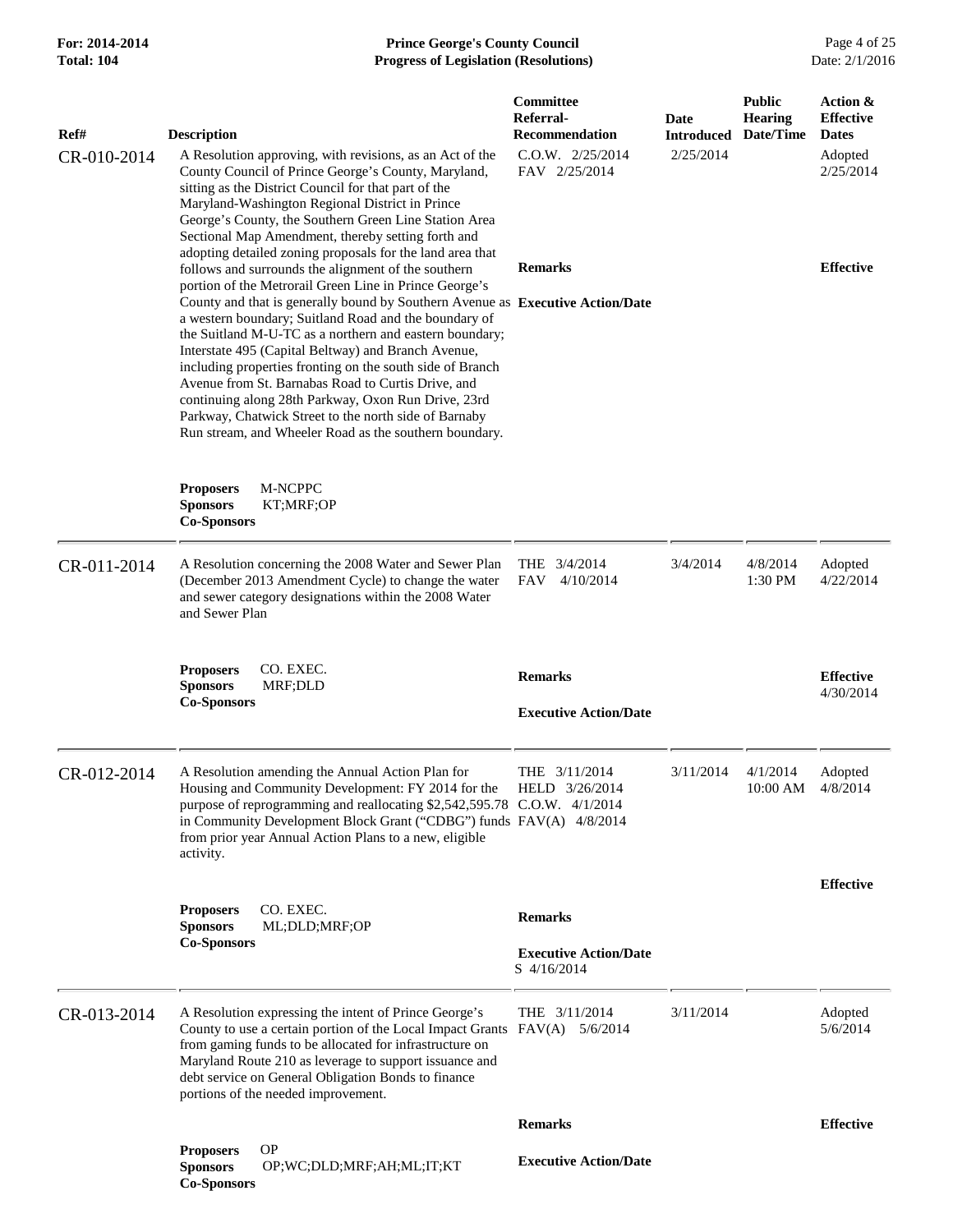**For: 2014-2014 Prince George's County Council** Page 5 of 25<br> **Prince George's County Council** Page 5 of 25<br> **Progress of Legislation (Resolutions)** Date: 2/1/2016 **Total: 104 Progress of Legislation (Resolutions)** 

| Ref#        | <b>Description</b>                                                                                                                                                                                                                                                                                                                                                                            | Committee<br>Referral-<br><b>Recommendation</b>                                  | <b>Date</b><br><b>Introduced</b> | <b>Public</b><br><b>Hearing</b><br>Date/Time | Action &<br><b>Effective</b><br><b>Dates</b> |
|-------------|-----------------------------------------------------------------------------------------------------------------------------------------------------------------------------------------------------------------------------------------------------------------------------------------------------------------------------------------------------------------------------------------------|----------------------------------------------------------------------------------|----------------------------------|----------------------------------------------|----------------------------------------------|
| CR-014-2014 | A Resolution approving and adopting the Prince George's<br>County Fiscal Year 2015 Annual Action Plan for Housing<br>and Community Development                                                                                                                                                                                                                                                | THE 3/18/2014<br>HELD<br>4/10/2014<br><b>HELD</b><br>5/1/2014<br>FAV(A) 5/6/2014 | 3/18/2014                        | 4/8/2014<br>7:00 PM                          | Adopted<br>5/13/2014                         |
|             | <b>Proposers</b><br>CO. EXEC.<br><b>Sponsors</b><br><b>DLD</b><br><b>Co-Sponsors</b>                                                                                                                                                                                                                                                                                                          |                                                                                  |                                  |                                              | <b>Effective</b>                             |
|             |                                                                                                                                                                                                                                                                                                                                                                                               | <b>Remarks</b>                                                                   |                                  |                                              |                                              |
|             |                                                                                                                                                                                                                                                                                                                                                                                               | <b>Executive Action/Date</b><br>S 5/13/2014                                      |                                  |                                              |                                              |
| CR-015-2014 | A Resolution concerning the Public Facilities Element of<br>the Preliminary Landover Metro Area and MD 202<br>Corridor Sector Plan and proposed Sectional Map<br>Amendment for the purpose of identifying inconsistencies<br>between the preliminary Landover Metro Area and MD<br>202 Corridor Sector Plan and proposed Sectional Map<br>Amendment and existing or proposed State for County | <b>Remarks</b>                                                                   | 3/25/2014                        |                                              | Adopted<br>3/25/2014                         |
|             | facilities and approving the inclusion of any new<br>transportation proposals prior to the adoption of the sector<br>plan by the Prince George's County Planning Board of the<br>Maryland-National Capital Park and Planning<br>Commission.                                                                                                                                                   | <b>Executive Action/Date</b>                                                     |                                  |                                              | <b>Effective</b>                             |
|             | M-NCPPC<br><b>Proposers</b><br><b>Sponsors</b><br>MRF;DLD<br><b>Co-Sponsors</b>                                                                                                                                                                                                                                                                                                               |                                                                                  |                                  |                                              |                                              |
| CR-016-2014 | A Resolution concerning the Prince George's Plaza Transit<br>District Overlay Zone for the purpose of updating the 1998<br>Prince George's Plaza Transit District Development Plan<br>and Transit District Overlay Zoning Map Amendment                                                                                                                                                       |                                                                                  | 3/25/2014                        |                                              | Adopted<br>3/25/2014                         |
|             | ("TDDP/TDOZMA").                                                                                                                                                                                                                                                                                                                                                                              | <b>Remarks</b>                                                                   |                                  |                                              |                                              |
|             | M-NCPPC<br><b>Proposers</b><br><b>Sponsors</b><br>EO;MRF;ML;DLD;WC<br><b>Co-Sponsors</b>                                                                                                                                                                                                                                                                                                      | <b>Executive Action/Date</b>                                                     |                                  |                                              | <b>Effective</b>                             |
| CR-017-2014 | A Resolution approving a multi-year contract for the<br>training, management and administration of the Business<br>Development Reserve Program                                                                                                                                                                                                                                                | PSFM 4/1/2014<br>FAV 6/5/2014                                                    | 4/1/2014                         | 4/29/2014<br>1:30 PM                         | Adopted<br>6/17/2014                         |
|             | CO. EXEC.<br><b>Proposers</b><br><b>Sponsors</b><br>MRF;DLD<br><b>Co-Sponsors</b>                                                                                                                                                                                                                                                                                                             | <b>Remarks</b>                                                                   |                                  |                                              | <b>Effective</b>                             |
|             |                                                                                                                                                                                                                                                                                                                                                                                               | <b>Executive Action/Date</b>                                                     |                                  |                                              |                                              |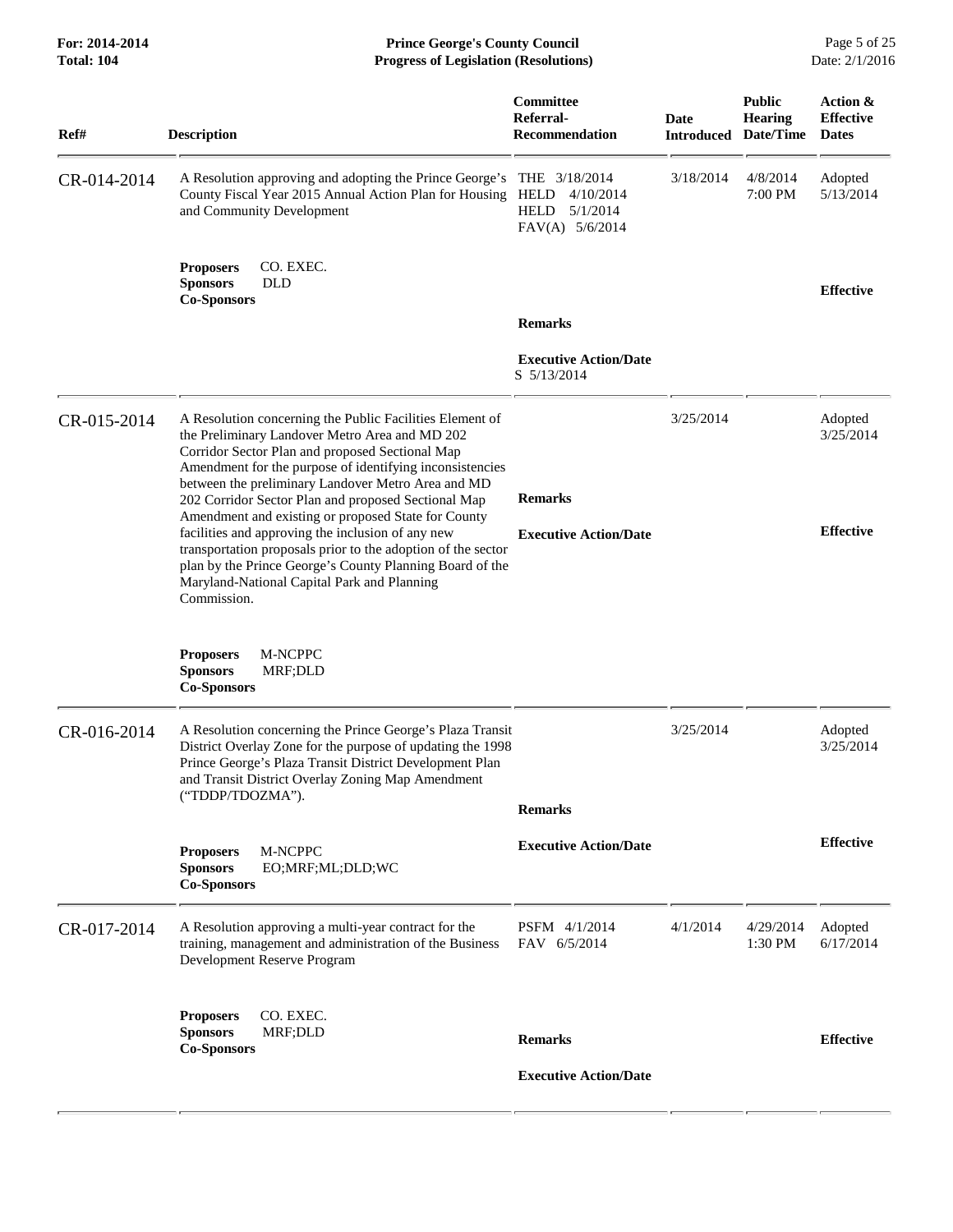| Ref#        | <b>Description</b>                                                                                                                                                                                                                                                                                                                                                                                               | Committee<br>Referral-<br><b>Recommendation</b> | Date<br><b>Introduced</b> | <b>Public</b><br><b>Hearing</b><br>Date/Time | Action &<br><b>Effective</b><br><b>Dates</b> |
|-------------|------------------------------------------------------------------------------------------------------------------------------------------------------------------------------------------------------------------------------------------------------------------------------------------------------------------------------------------------------------------------------------------------------------------|-------------------------------------------------|---------------------------|----------------------------------------------|----------------------------------------------|
| CR-018-2014 | A Resolution approving the Langley Park Transforming<br>Neighborhoods Initiative ("TNI") Area Sustainable<br>Community application and proposed Action Plan for<br>submission to the Maryland Department of Housing and<br>Community Development ("Department") for participation<br>in the Department's Sustainable Communities Program                                                                         | <b>Remarks</b>                                  | 4/1/2014                  |                                              | Adopted<br>4/1/2014                          |
|             | CO. EXEC.<br><b>Proposers</b><br><b>Sponsors</b><br>KT;ML;EO;MRF;WC;DLD;IT<br><b>Co-Sponsors</b>                                                                                                                                                                                                                                                                                                                 | <b>Executive Action/Date</b><br>S 4/3/2014      |                           |                                              | <b>Effective</b>                             |
| CR-019-2014 | A Resolution concerning the Enactment of a Certain<br>Ordinance of the City of Hyattsville for the purpose of<br>approving the enactment of Ordinance 2014-01,<br>concerning fences.                                                                                                                                                                                                                             |                                                 | 4/15/2014                 |                                              | Adopted<br>4/15/2014                         |
|             |                                                                                                                                                                                                                                                                                                                                                                                                                  | <b>Remarks</b>                                  |                           |                                              |                                              |
|             | WC<br><b>Proposers</b><br><b>WC</b><br><b>Sponsors</b><br><b>Co-Sponsors</b>                                                                                                                                                                                                                                                                                                                                     | <b>Executive Action/Date</b>                    |                           |                                              | <b>Effective</b>                             |
| CR-020-2014 | A Resolution concerning Maryland-National Capital Park C.O.W. 4/15/2014<br>and Planning Commission for the purpose of transferring<br>certain appropriations and expenditures between certain<br>programs in the FY 2013-14 Operating Budget for the<br>Recreation Fund.                                                                                                                                         | FAV 4/29/2014                                   | 4/15/2014                 | 5/6/2014<br>$10:00$ AM                       | Adopted<br>5/6/2014                          |
|             | KT<br><b>Proposers</b><br><b>Sponsors</b><br>KT<br><b>Co-Sponsors</b>                                                                                                                                                                                                                                                                                                                                            | <b>Remarks</b><br><b>Executive Action/Date</b>  |                           |                                              | <b>Effective</b><br>5/6/2014                 |
| CR-021-2014 | A Resolution concerning Chesapeake Bay Critical Area<br>(CBCA) Boundaries in Prince George's County for the<br>purpose of preparing an update to the Chesapeake Bay<br>Critical Area to comply with certain requirements imposed<br>by State law.                                                                                                                                                                | <b>Remarks</b>                                  | 4/22/2014                 |                                              | Adopted<br>4/22/2014                         |
|             | <b>Proposers</b><br>M-NCPPC<br><b>MRF</b><br><b>Sponsors</b><br><b>Co-Sponsors</b>                                                                                                                                                                                                                                                                                                                               | <b>Executive Action/Date</b>                    |                           |                                              | <b>Effective</b><br>4/22/2014                |
| CR-022-2014 | A Resolution concerning Safe Drinking Water in Prince<br>George's County - Drilling in George Washington<br>National Forest for the purpose of expressing the concern<br>of the Prince George's County Council to the United<br>States Department of the Agriculture and United States<br>Forest Service regarding horizontal drilling in the Potomac<br>River watershed area and its potential to impact Prince | THE 4/29/2014<br>FAV 7/17/2014                  | 4/29/2014                 |                                              | Adopted<br>7/23/2014                         |
|             | George's County's drinking water.                                                                                                                                                                                                                                                                                                                                                                                | <b>Remarks</b>                                  |                           |                                              | <b>Effective</b>                             |
|             |                                                                                                                                                                                                                                                                                                                                                                                                                  | <b>Executive Action/Date</b>                    |                           |                                              |                                              |
|             | EO<br><b>Proposers</b><br><b>Sponsors</b><br>EO;ML<br><b>Co-Sponsors</b>                                                                                                                                                                                                                                                                                                                                         |                                                 |                           |                                              |                                              |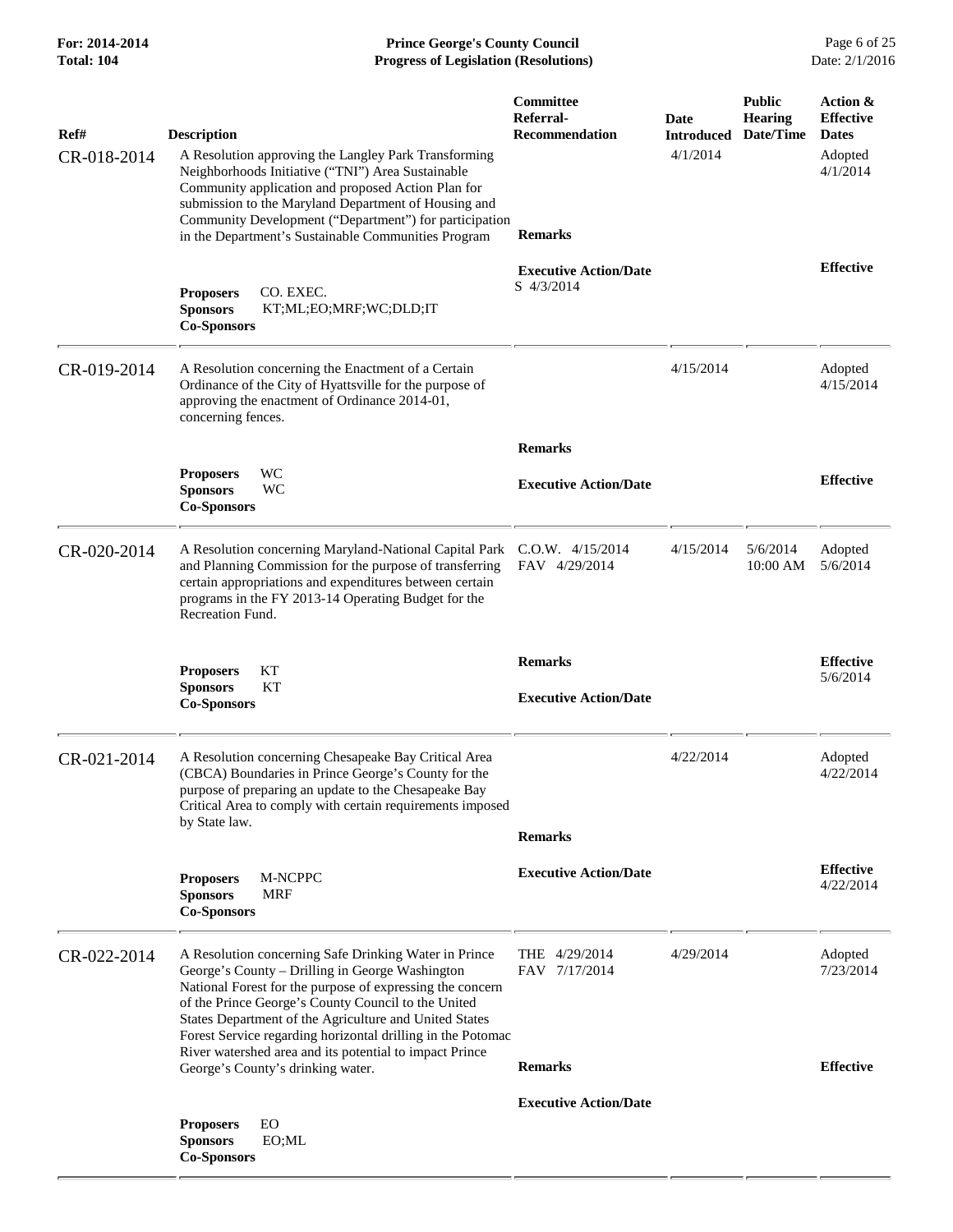| For: 2014-2014<br><b>Total: 104</b> | <b>Prince George's County Council</b><br>Date: 2/1/2016<br><b>Progress of Legislation (Resolutions)</b>                                                                                                                                                                                                                                                                                                       |                                                                                      |                                        |                                              |                                                                      |
|-------------------------------------|---------------------------------------------------------------------------------------------------------------------------------------------------------------------------------------------------------------------------------------------------------------------------------------------------------------------------------------------------------------------------------------------------------------|--------------------------------------------------------------------------------------|----------------------------------------|----------------------------------------------|----------------------------------------------------------------------|
| Ref#<br>CR-023-2014                 | <b>Description</b><br>A Resolution concerning establishment of County policy<br>for shade trees for the purpose of the establishment of a<br>shade tree policy along sidewalks within the Prince<br>George's County rights-of-way.                                                                                                                                                                            | Committee<br>Referral-<br><b>Recommendation</b><br>THE 4/29/2014<br>FAV(A) 7/17/2014 | Date<br><b>Introduced</b><br>4/29/2014 | <b>Public</b><br><b>Hearing</b><br>Date/Time | Action &<br><b>Effective</b><br><b>Dates</b><br>Adopted<br>7/23/2014 |
|                                     | EO<br><b>Proposers</b><br><b>Sponsors</b><br>EO;ML<br><b>Co-Sponsors</b>                                                                                                                                                                                                                                                                                                                                      | <b>Remarks</b><br><b>Executive Action/Date</b>                                       |                                        |                                              | <b>Effective</b>                                                     |
| CR-024-2014                         | A Resolution concerning the Transfer of Development<br>Rights Work Group for the purpose of convening the<br>Transfer of Development Rights Work Group to consider<br>and recommend to the County Council a proposal for the<br>voluntary transfer of development rights in Prince<br>George's County.                                                                                                        | PZED 4/29/2014<br>FAV(A) 7/2/2014                                                    | 4/29/2014                              |                                              | Adopted<br>7/15/2014                                                 |
|                                     |                                                                                                                                                                                                                                                                                                                                                                                                               | <b>Remarks</b>                                                                       |                                        |                                              | <b>Effective</b>                                                     |
|                                     | <b>MRF</b><br><b>Proposers</b><br><b>Sponsors</b><br>MRF;DLD;EO;OP<br><b>Co-Sponsors</b>                                                                                                                                                                                                                                                                                                                      | <b>Executive Action/Date</b>                                                         |                                        |                                              |                                                                      |
| CR-025-2014                         | A Resolution concerning U.S. Foreign-Trade Zone No .63 C.O.W. 5/6/2014<br>for the purpose of approving application to the U.S.<br>Foreign-Trade Zones Board for reorganization of U.S.<br>Foreign-Trade Zone No. 63 and delegating the County's<br>administrative role and function to the Prince George's<br>County Economic Development Corporation.                                                        | FAV 5/13/2014                                                                        | 5/6/2014                               |                                              | Adopted<br>5/13/2014                                                 |
|                                     |                                                                                                                                                                                                                                                                                                                                                                                                               | <b>Remarks</b>                                                                       |                                        |                                              | <b>Effective</b>                                                     |
|                                     | DLD;MRF<br><b>Proposers</b><br>DLD;MRF<br><b>Sponsors</b><br><b>Co-Sponsors</b>                                                                                                                                                                                                                                                                                                                               | <b>Executive Action/Date</b><br>S 5/27/2014                                          |                                        |                                              |                                                                      |
| CR-026-2014                         | A Resolution concerning Plan Prince George's 2035<br>General Plan for the purpose of approving with revisions,<br>as an Act of the County Council of Prince George's<br>County, Maryland, sitting as the District Council, Plan<br>Prince George's 2035 General Plan, thereby defining<br>long-range policies for land use, economic prosperity,<br>transportation and mobility, natural environment, housing | <b>Remarks</b>                                                                       | 5/6/2014                               |                                              | Adopted<br>5/6/2014                                                  |
|                                     | and neighborhoods, historic preservation, arts and culture, Executive Action/Date<br>urban design, healthy communities, and public facilities<br>for that portion of the Maryland-Washington Regional<br>District in Prince George's County.                                                                                                                                                                  |                                                                                      |                                        |                                              | <b>Effective</b><br>5/6/2014                                         |
|                                     | M-NCPPC<br><b>Proposers</b><br><b>Sponsors</b><br>IT;DLD<br><b>Co-Sponsors</b>                                                                                                                                                                                                                                                                                                                                |                                                                                      |                                        |                                              |                                                                      |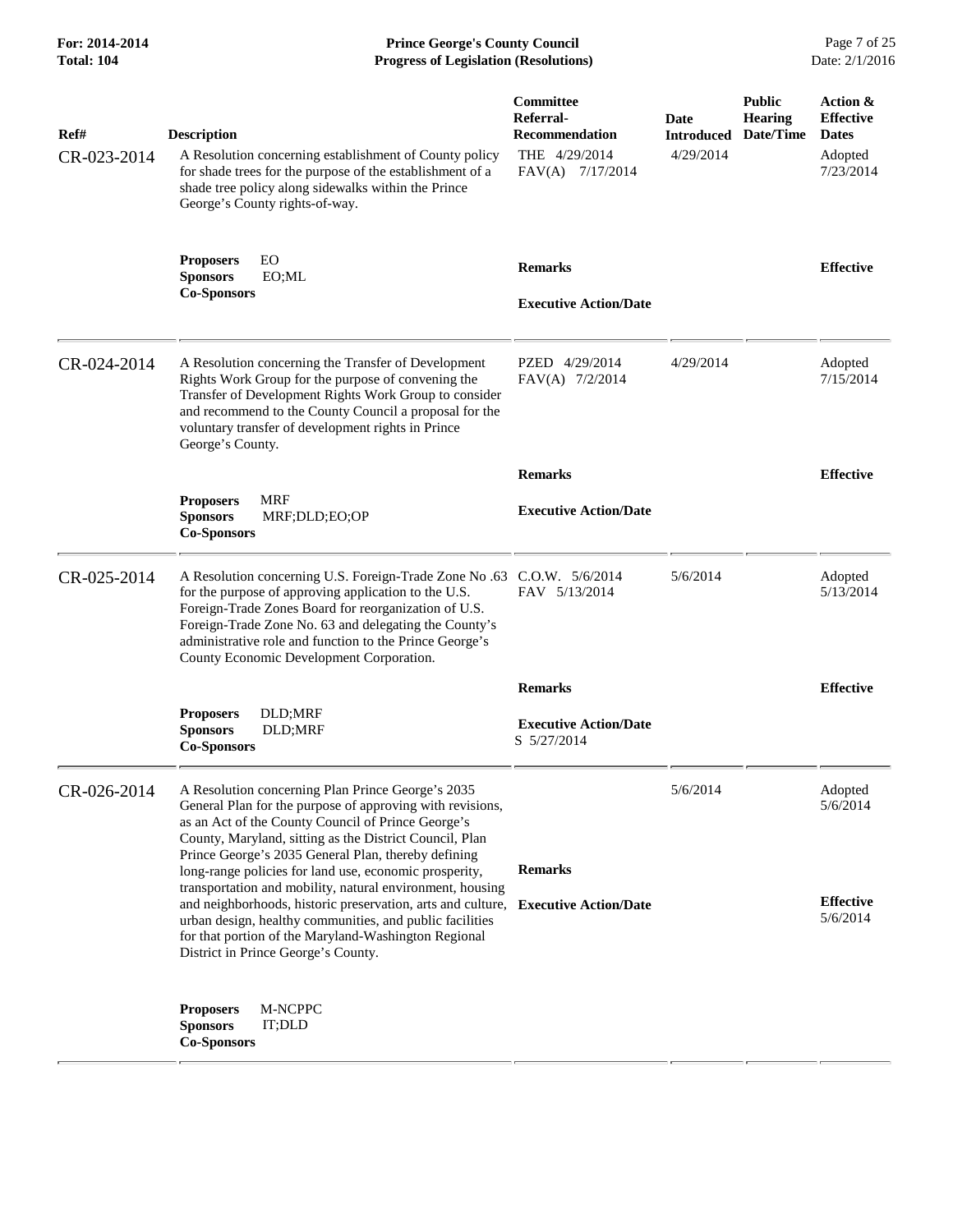**For: 2014-2014 Prince George's County Council** Page 8 of 25<br> **Prince George's County Council** Page 8 of 25<br> **Progress of Legislation (Resolutions)** Date: 2/1/2016 **Total: 104 Progress of Legislation (Resolutions)** 

| Ref#<br>CR-027-2014 | <b>Description</b><br>A Resolution concerning Adequate Public Safety Facilities<br>Surcharge for the purpose of approving a waiver of the<br>adequate public safety facilities surcharge for all<br>residential units within the "Leroy Petry Village of Honor"<br>Project.                                                                                                                                                             | Committee<br>Referral-<br><b>Recommendation</b>               | Date<br><b>Introduced</b><br>5/6/2014 | <b>Public</b><br><b>Hearing</b><br>Date/Time | Action &<br><b>Effective</b><br><b>Dates</b><br>Adopted<br>5/6/2014 |
|---------------------|-----------------------------------------------------------------------------------------------------------------------------------------------------------------------------------------------------------------------------------------------------------------------------------------------------------------------------------------------------------------------------------------------------------------------------------------|---------------------------------------------------------------|---------------------------------------|----------------------------------------------|---------------------------------------------------------------------|
|                     | <b>Proposers</b><br>EO<br><b>Sponsors</b><br>EO;MRF;WC;IT;DLD;OP<br><b>Co-Sponsors</b>                                                                                                                                                                                                                                                                                                                                                  | <b>Remarks</b><br><b>Executive Action/Date</b><br>S 5/19/2014 |                                       |                                              | <b>Effective</b>                                                    |
| CR-028-2014         | A Resolution concerning Green Fleet Policy for the<br>purpose of implementing a Green Fleet Policy in Prince<br>George's County to purchase, lease, or otherwise obtain<br>the most energy efficient vehicles possible; manage and<br>operate the County fleet in a manner that is energy efficient<br>and minimizes emissions; and incorporate practices that<br>improve public health, minimize pollution, and conserve<br>resources. | PSFM 5/13/2014<br>$FAV(A)$ 6/5/2014<br><b>Remarks</b>         | 5/13/2014                             |                                              | Adopted<br>6/17/2014<br><b>Effective</b>                            |
|                     |                                                                                                                                                                                                                                                                                                                                                                                                                                         | <b>Executive Action/Date</b>                                  |                                       |                                              |                                                                     |
|                     | ML<br><b>Proposers</b><br><b>Sponsors</b><br>ML;KT;EO;WC;MRF;OP<br><b>Co-Sponsors</b>                                                                                                                                                                                                                                                                                                                                                   |                                                               |                                       |                                              |                                                                     |
| CR-029-2014         | A Resolution concerning Environmentally Preferred<br>Purchasing Policy for the purpose of implementing an<br>Environmentally Preferred Purchasing Policy in Prince<br>George's County to reduce the amount and toxicity of<br>solid waste generated by County departments and<br>agencies; recycle materials recoverable from County<br>operations; and maximize the procurement of recycled,                                           | PSFM 5/13/2014<br>FAV(A) 6/5/2014                             | 5/13/2014                             |                                              | Adopted<br>6/17/2014                                                |
|                     | energy efficient, and non-toxic products.                                                                                                                                                                                                                                                                                                                                                                                               | <b>Remarks</b>                                                |                                       |                                              | <b>Effective</b>                                                    |
|                     | ML<br><b>Proposers</b><br>ML;KT;EO;MRF;WC;DLD<br><b>Sponsors</b><br><b>Co-Sponsors</b>                                                                                                                                                                                                                                                                                                                                                  | <b>Executive Action/Date</b>                                  |                                       |                                              |                                                                     |
| CR-030-2014         | A Resolution concerning the Westphalia Sector Plan<br>Development Review Advisory Council for the purpose of<br>amending the term, membership complement, and duties<br>of the Westphalia Sector Development Review Advisory<br>Council, and further clarifying its core mission and certain<br>operating procedures.                                                                                                                   | <b>Remarks</b>                                                | 5/13/2014                             |                                              | Adopted<br>5/13/2014                                                |
|                     | <b>DLD</b><br><b>Proposers</b><br><b>Sponsors</b><br>DLD;MRF;ML<br><b>Co-Sponsors</b>                                                                                                                                                                                                                                                                                                                                                   | <b>Executive Action/Date</b>                                  |                                       |                                              | <b>Effective</b>                                                    |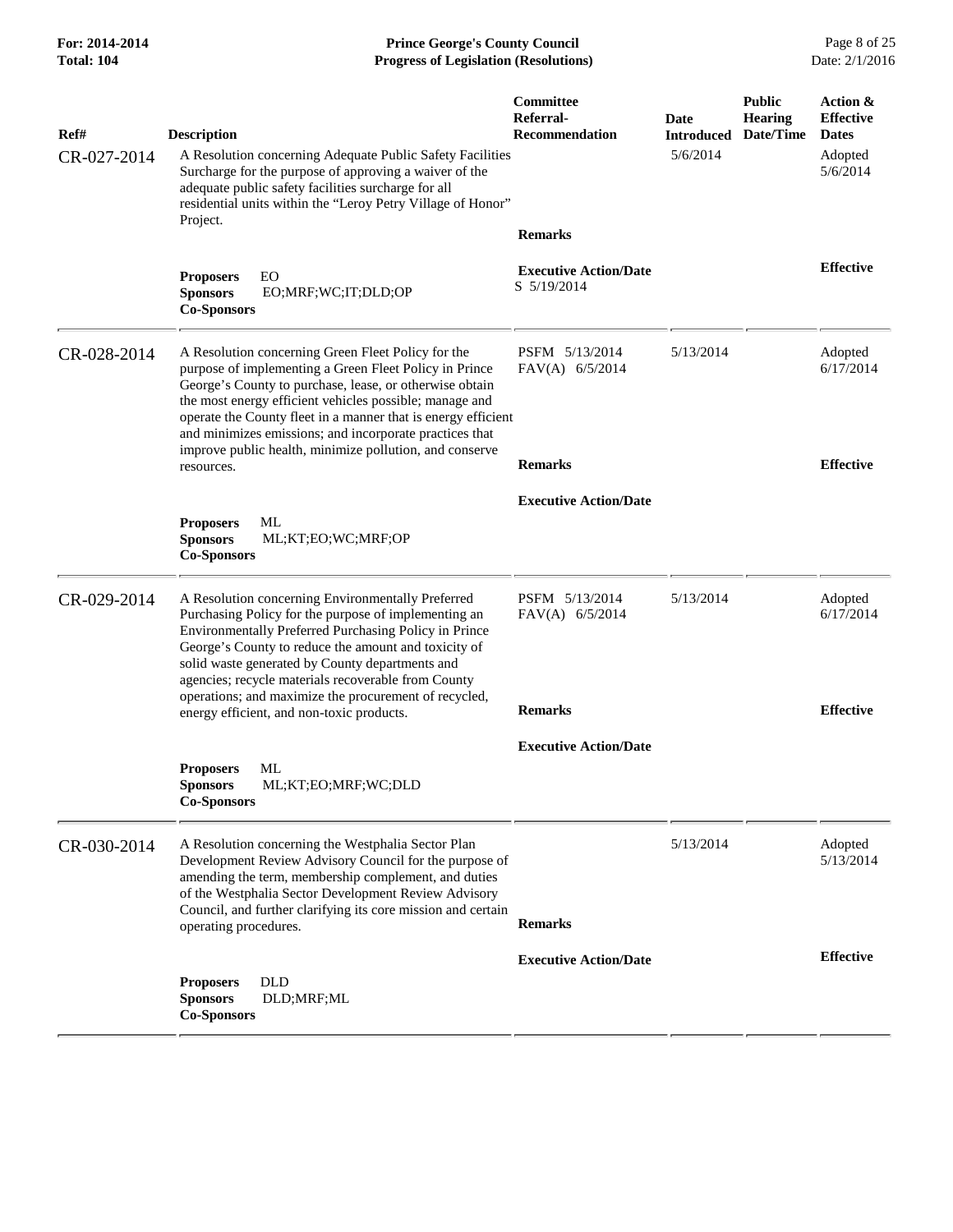**For: 2014-2014 Prince George's County Council** Page 9 of 25<br> **Formal: 104 Progress of Legislation (Resolutions)** Date: 2/1/2016 **Total: 104 Progress of Legislation (Resolutions)** 

| Ref#<br>CR-031-2014 | <b>Description</b><br>A Resolution establishing the Westphalia Central Park<br>Advisory Committee, a multi-agency public/private work<br>group, to implement the vision for the Westphalia Central<br>Park.                                                                                                                 | Committee<br>Referral-<br><b>Recommendation</b> | Date<br><b>Introduced</b><br>5/13/2014 | <b>Public</b><br><b>Hearing</b><br>Date/Time | Action &<br><b>Effective</b><br><b>Dates</b><br>Adopted<br>5/13/2014 |
|---------------------|-----------------------------------------------------------------------------------------------------------------------------------------------------------------------------------------------------------------------------------------------------------------------------------------------------------------------------|-------------------------------------------------|----------------------------------------|----------------------------------------------|----------------------------------------------------------------------|
|                     |                                                                                                                                                                                                                                                                                                                             | <b>Remarks</b>                                  |                                        |                                              |                                                                      |
|                     | <b>DLD</b><br><b>Proposers</b><br><b>Sponsors</b><br>DLD;ML;MRF;OP<br><b>Co-Sponsors</b>                                                                                                                                                                                                                                    | <b>Executive Action/Date</b>                    |                                        |                                              | <b>Effective</b>                                                     |
| CR-032-2014         | A Resolution establishing the Largo Town Center<br>Development Board to implement land use and policy<br>recommendations for the development of land within the<br>2013 Largo Town Center Sector Plan and Sectional Map<br>Amendment area, including a new regional medical<br>campus as a major public health institution. | <b>Remarks</b>                                  | 5/13/2014                              |                                              | Adopted<br>5/13/2014                                                 |
|                     |                                                                                                                                                                                                                                                                                                                             | <b>Executive Action/Date</b>                    |                                        |                                              | <b>Effective</b>                                                     |
|                     | <b>DLD</b><br><b>Proposers</b><br><b>Sponsors</b><br>DLD;MRF;OP<br><b>Co-Sponsors</b>                                                                                                                                                                                                                                       |                                                 |                                        |                                              |                                                                      |
| CR-033-2014         | A Resolution approving the Fiscal Year 2015 Operating<br>and Capital Budgets of the Washington Suburban Sanitary<br>Commission, recommendations of Water and Sewer rates,<br>and Ad Valorem Tax Levies for Fiscal Year 2015.                                                                                                |                                                 | 5/27/2014                              |                                              | Adopted<br>5/27/2014                                                 |
|                     |                                                                                                                                                                                                                                                                                                                             | <b>Remarks</b>                                  |                                        |                                              |                                                                      |
|                     | <b>MRF</b><br><b>Proposers</b><br>MRF;WC;DLD;IT<br><b>Sponsors</b><br><b>Co-Sponsors</b>                                                                                                                                                                                                                                    | <b>Executive Action/Date</b>                    |                                        |                                              | <b>Effective</b><br>7/1/2014                                         |
| CR-034-2014         | A Resolution approving the Washington Suburban<br>Sanitary Commission Fiscal Years 2015-2020 Capital<br>Improvement Program and FY 2015 Capital Budget for<br>Prince George's County for Water and Sewerage                                                                                                                 |                                                 | 5/27/2014                              |                                              | Adopted<br>5/27/2014                                                 |
|                     |                                                                                                                                                                                                                                                                                                                             | <b>Remarks</b>                                  |                                        |                                              |                                                                      |
|                     | <b>MRF</b><br><b>Proposers</b><br><b>Sponsors</b><br>MRF;WC;DLD;IT<br><b>Co-Sponsors</b>                                                                                                                                                                                                                                    | <b>Executive Action/Date</b>                    |                                        |                                              | <b>Effective</b><br>7/1/2014                                         |
| CR-035-2014         | A Resolution approving the Fiscal Year 2015 Washington<br>Suburban Transit Commission's Administrative Budget                                                                                                                                                                                                               |                                                 | 5/27/2014                              |                                              | Adopted<br>5/27/2014                                                 |
|                     | <b>MRF</b><br><b>Proposers</b><br><b>Sponsors</b><br><b>MRF</b>                                                                                                                                                                                                                                                             | <b>Remarks</b>                                  |                                        |                                              |                                                                      |
|                     | <b>Co-Sponsors</b>                                                                                                                                                                                                                                                                                                          | <b>Executive Action/Date</b>                    |                                        |                                              | <b>Effective</b><br>7/1/2014                                         |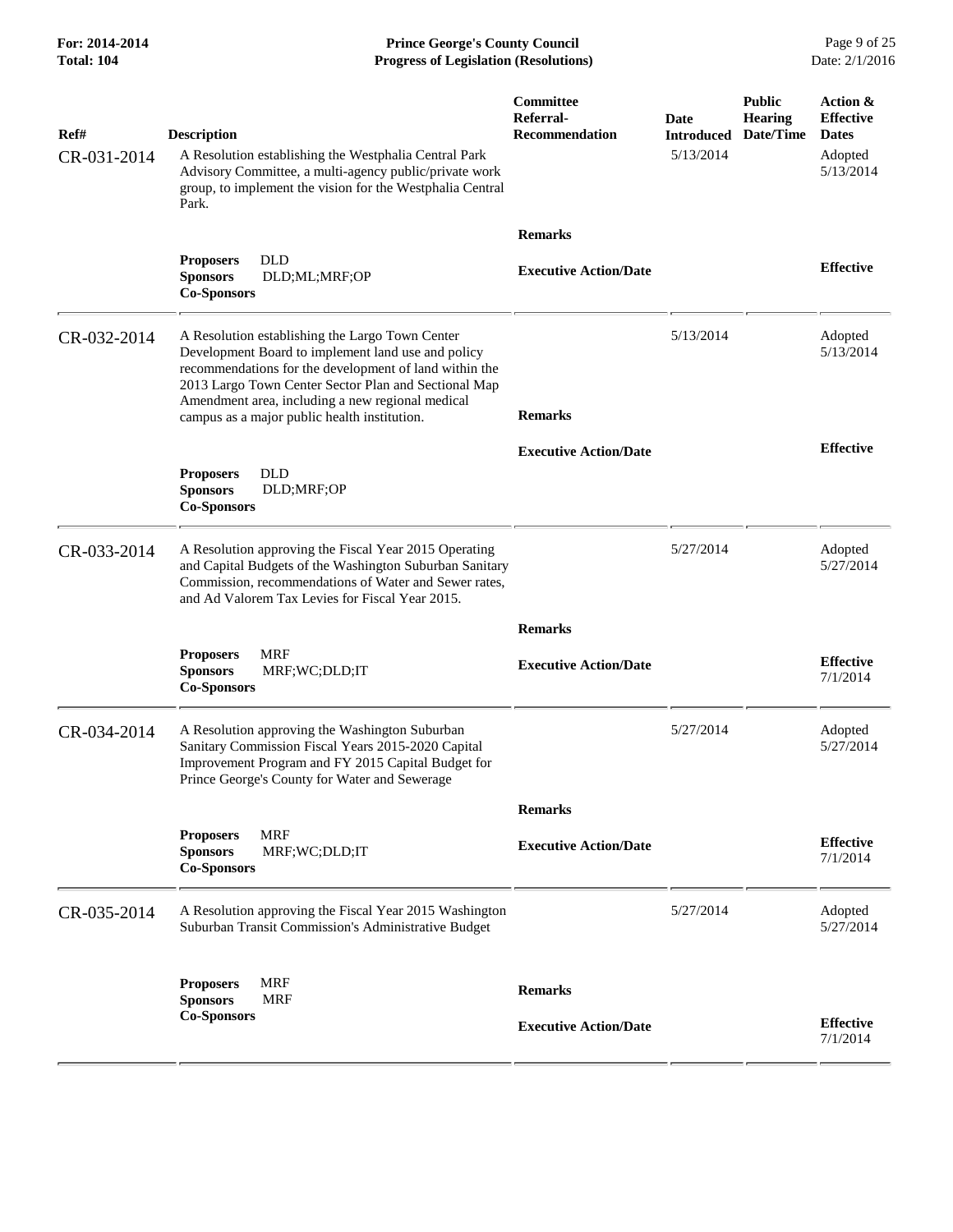**For: 2014-2014 Prince George's County Council** Page 10 of 25<br> **Prince George's County Council** Page 10 of 25<br> **Progress of Legislation (Resolutions)** Date: 2/1/2016 **Total: 104 Progress of Legislation (Resolutions)** 

| Ref#<br>CR-036-2014 | <b>Description</b><br>A Resolution concerning the Fiscal Year 2015 Operating<br>Budget and Capital Improvement Program of the Revenue<br>Authority of Prince George's County                                                                                                                                                                       | Committee<br>Referral-<br><b>Recommendation</b> | Date<br><b>Introduced</b><br>5/27/2014 | <b>Public</b><br><b>Hearing</b><br>Date/Time | Action &<br><b>Effective</b><br><b>Dates</b><br>Adopted<br>5/27/2014 |
|---------------------|----------------------------------------------------------------------------------------------------------------------------------------------------------------------------------------------------------------------------------------------------------------------------------------------------------------------------------------------------|-------------------------------------------------|----------------------------------------|----------------------------------------------|----------------------------------------------------------------------|
|                     | <b>MRF</b><br><b>Proposers</b><br><b>Sponsors</b><br>MRF;DLD<br><b>Co-Sponsors</b>                                                                                                                                                                                                                                                                 | <b>Remarks</b><br><b>Executive Action/Date</b>  |                                        |                                              | <b>Effective</b><br>7/1/2014                                         |
| CR-037-2014         | A Resolution concerning the Fiscal Year 2015 Operating<br>Budget and Capital Improvement Program of the<br>Redevelopment Authority of Prince George's County                                                                                                                                                                                       |                                                 | 5/27/2014                              |                                              | Adopted<br>5/27/2014                                                 |
|                     | MRF<br><b>Proposers</b><br><b>Sponsors</b><br>MRF;WC;DLD;OP;KT<br><b>Co-Sponsors</b>                                                                                                                                                                                                                                                               | <b>Remarks</b><br><b>Executive Action/Date</b>  |                                        |                                              | <b>Effective</b><br>7/1/2014                                         |
| CR-038-2014         | A Resolution modifying the Washington Suburban<br>Sanitary Commission (WSSC) System Development<br>Charge (SDC) to help finance capital costs and to provide<br>for full and/or partial waivers of the charge for certain<br>revitalization, biotechnology, and elderly housing projects.                                                          | <b>Remarks</b>                                  | 5/27/2014                              |                                              | Adopted<br>5/27/2014                                                 |
|                     | <b>MRF</b><br><b>Proposers</b><br>MRF;WC;DLD;ML<br><b>Sponsors</b><br><b>Co-Sponsors</b>                                                                                                                                                                                                                                                           | <b>Executive Action/Date</b>                    |                                        |                                              | <b>Effective</b><br>7/1/2014                                         |
| CR-039-2014         | A Resolution concerning the Landover Metro Area and<br>MD 202 Corridor Sector Plan for the purpose of<br>approving, as an Act of the District Council, the Landover<br>Metro Area and MD 202 Corridor Sector Plan, thereby<br>defining long-range land use and development policies for<br>the Landover Metro Area, which is a portion of Planning | <b>Remarks</b>                                  | 5/13/2014                              |                                              | Adopted<br>5/13/2014                                                 |
|                     | Areas 69 and 72, and is composed of approximately 528.5<br>acres of land focused primarily on the MD 202 corridor<br>right-of-way from slightly west of the<br>Baltimore-Washington Parkway to Barlowe Road and the<br>commercial, institutional, and multifamily properties along<br>that portion of the corridor.                                | <b>Executive Action/Date</b>                    |                                        |                                              | <b>Effective</b>                                                     |
|                     | M-NCPPC<br><b>Proposers</b><br><b>Sponsors</b><br>AH;MRF;KT<br><b>Co-Sponsors</b>                                                                                                                                                                                                                                                                  |                                                 |                                        |                                              |                                                                      |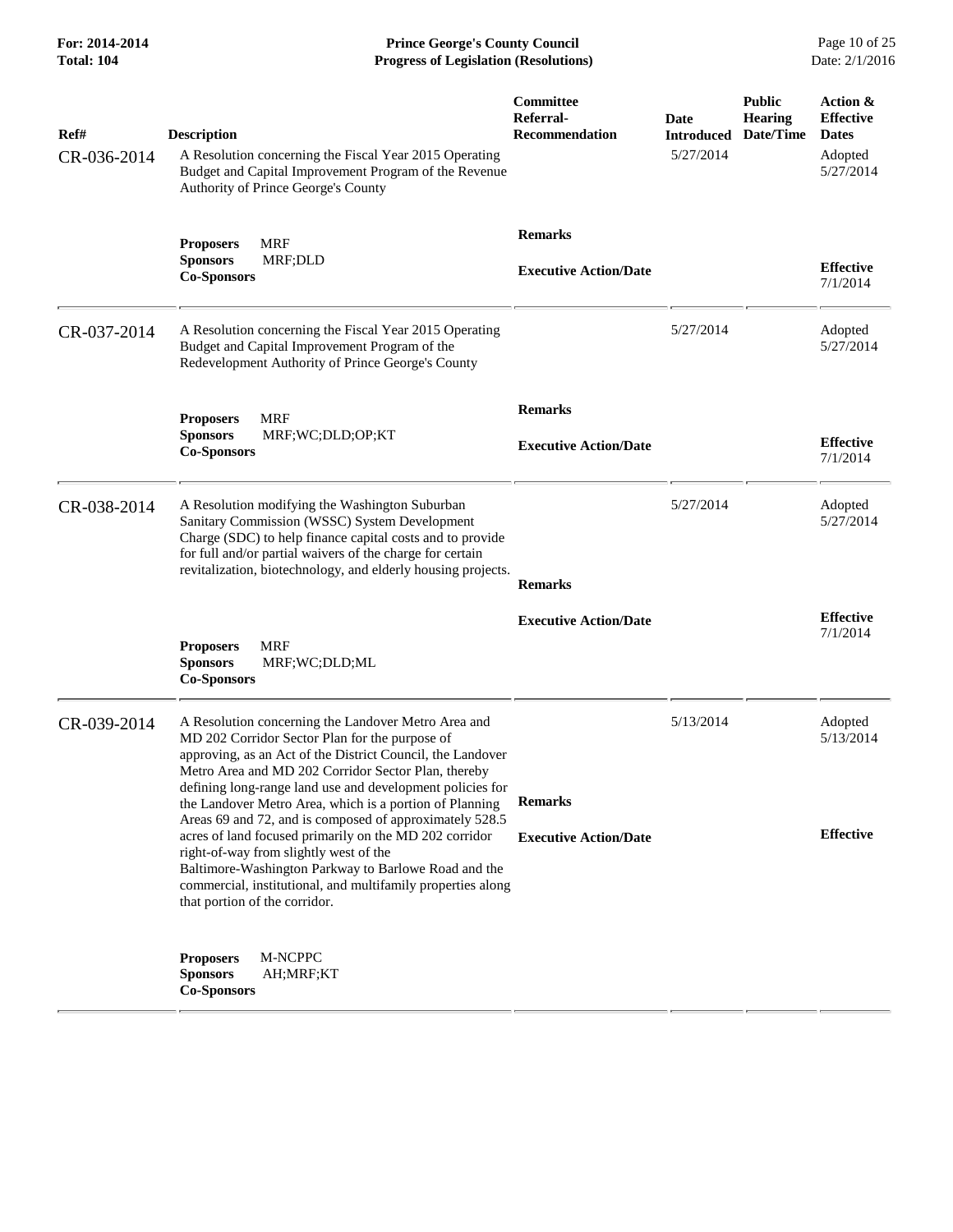| For: 2014-2014<br>Total: 104 | <b>Prince George's County Council</b><br><b>Progress of Legislation (Resolutions)</b>                                                                                                                                                                                                                                                                                                                |                                                 |                           |                                              | Page 11 of 25<br>Date: 2/1/2016              |
|------------------------------|------------------------------------------------------------------------------------------------------------------------------------------------------------------------------------------------------------------------------------------------------------------------------------------------------------------------------------------------------------------------------------------------------|-------------------------------------------------|---------------------------|----------------------------------------------|----------------------------------------------|
| Ref#                         | <b>Description</b>                                                                                                                                                                                                                                                                                                                                                                                   | Committee<br>Referral-<br><b>Recommendation</b> | Date<br><b>Introduced</b> | <b>Public</b><br><b>Hearing</b><br>Date/Time | Action &<br><b>Effective</b><br><b>Dates</b> |
| CR-040-2014                  | A Resolution concerning the Landover Metro Area and<br>MD 202 Corridor Sectional Map Amendment for the<br>Landover Metro Area, thereby setting forth and adopting<br>detailed zoning proposals for the Landover Metro Area,<br>which is a portion of Planning Areas 69 and 72, and is<br>composed of approximately 528.5 acres of land focused<br>primarily on the MD 202 corridor right-of-way from | <b>Remarks</b>                                  | 5/13/2014                 |                                              | Adopted<br>5/13/2014                         |
|                              | slightly west of the Baltimore-Washington Parkway to<br>Barlowe Road and the commercial, institutional, and<br>multifamily properties along that portion of the corridor.                                                                                                                                                                                                                            | <b>Executive Action/Date</b>                    |                           |                                              | <b>Effective</b>                             |
|                              | M-NCPPC<br><b>Proposers</b><br><b>Sponsors</b><br>AH;MRF;KT<br><b>Co-Sponsors</b>                                                                                                                                                                                                                                                                                                                    |                                                 |                           |                                              |                                              |
| CR-041-2014                  | A Resolution granting authority to the Purchasing Agent to THE 6/3/2014<br>extend the existing County's Municipal Solid Waste<br><b>Collection Contracts</b>                                                                                                                                                                                                                                         | <b>FAV</b><br>7/17/2014                         | 6/3/2014                  |                                              | Adopted<br>7/23/2014                         |
|                              | CO. EXEC.<br><b>Proposers</b><br><b>MRF</b><br><b>Sponsors</b><br><b>Co-Sponsors</b>                                                                                                                                                                                                                                                                                                                 | <b>Remarks</b>                                  |                           |                                              | <b>Effective</b>                             |
|                              |                                                                                                                                                                                                                                                                                                                                                                                                      | <b>Executive Action/Date</b>                    |                           |                                              |                                              |
| CR-042-2014                  | A Resolution declaring certain parcels of County-owned<br>real property as surplus, and approving the County<br>Executive's plan for disposal of such parcels                                                                                                                                                                                                                                        | PSFM 6/3/2014<br>FAV 10/30/2014                 | 6/3/2014                  | 7/8/2014<br>10:00 AM                         | Adopted<br>11/19/2014                        |
|                              | CO. EXEC.<br><b>Proposers</b><br>MRF<br><b>Sponsors</b><br><b>Co-Sponsors</b>                                                                                                                                                                                                                                                                                                                        | <b>Remarks</b>                                  |                           |                                              | <b>Effective</b>                             |
|                              |                                                                                                                                                                                                                                                                                                                                                                                                      | <b>Executive Action/Date</b>                    |                           |                                              |                                              |
| CR-043-2014                  | A Resolution concerning Supplementary Appropriations of PSFM 6/3/2014<br>Federal, State, other funds in the amount of \$12,339,190<br>to support grant programs in the Department of Social<br>Services, Office of Homeland Security, Circuit Court,<br>Department of Family Services, Health Department, Police<br>Department and Department of Environmental Resources                             | $FAV(A)$ 6/26/2014                              | 6/3/2014                  |                                              | Adopted<br>6/30/2014                         |
|                              | CO. EXEC.<br><b>Proposers</b><br><b>Sponsors</b><br>IT<br><b>Co-Sponsors</b>                                                                                                                                                                                                                                                                                                                         | <b>Remarks</b><br><b>Executive Action/Date</b>  |                           |                                              | <b>Effective</b><br>6/30/2014                |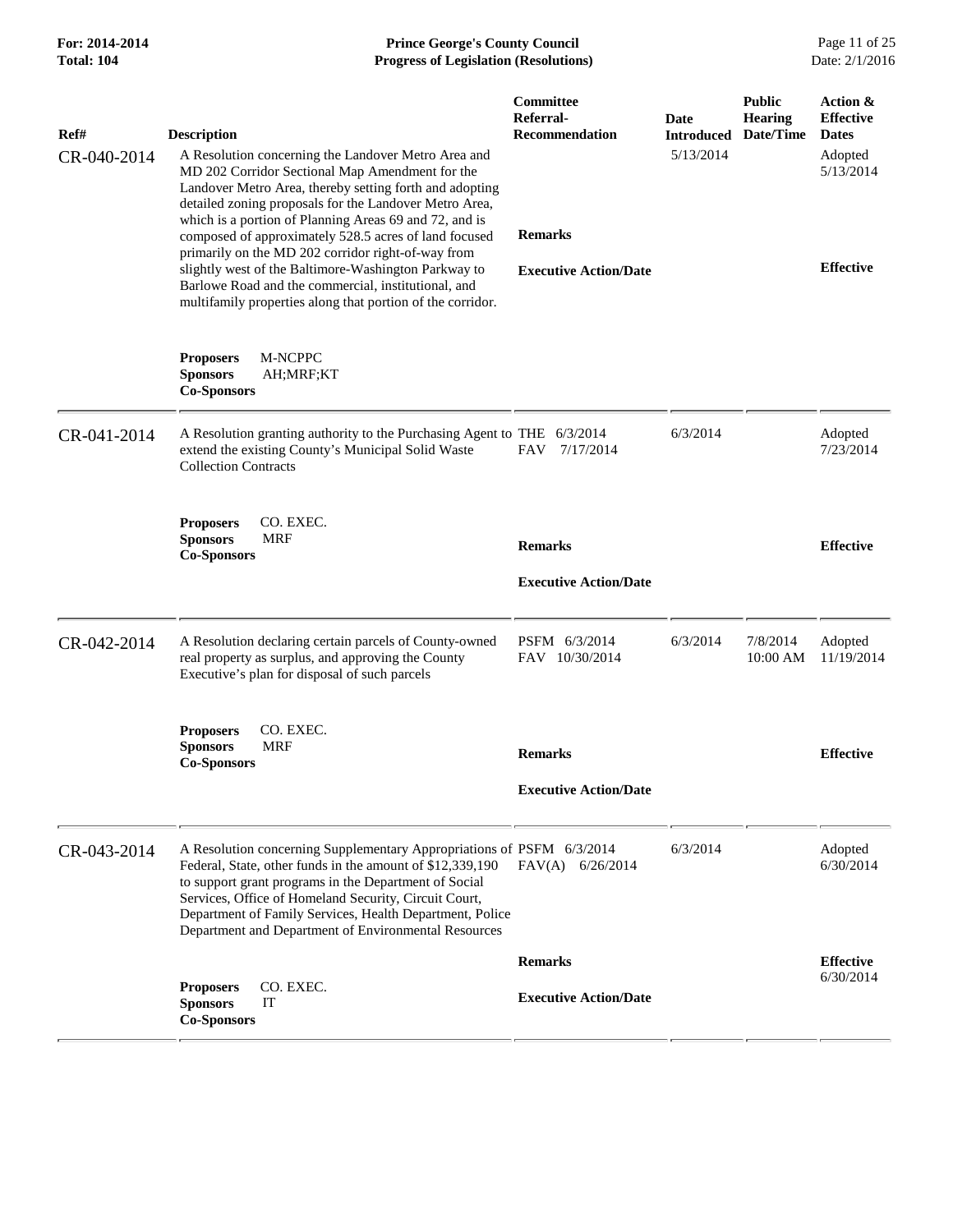| For: 2014-2014<br><b>Total: 104</b> | <b>Prince George's County Council</b><br><b>Progress of Legislation (Resolutions)</b>                                                                                          |                                                                  |                                       |                                              | Page 12 of 25<br>Date: 2/1/2016                                     |
|-------------------------------------|--------------------------------------------------------------------------------------------------------------------------------------------------------------------------------|------------------------------------------------------------------|---------------------------------------|----------------------------------------------|---------------------------------------------------------------------|
| Ref#<br>CR-044-2014                 | <b>Description</b><br>A Resolution to amend the Salary Plan, Salary Schedule G PSFM 6/3/2014<br>for General Schedule employees effective July 1, 2014<br>through June 30, 2015 | Committee<br>Referral-<br><b>Recommendation</b><br>FAV 6/26/2014 | Date<br><b>Introduced</b><br>6/3/2014 | <b>Public</b><br><b>Hearing</b><br>Date/Time | Action &<br><b>Effective</b><br><b>Dates</b><br>Adopted<br>7/8/2014 |
|                                     | CO. EXEC.<br><b>Proposers</b><br><b>Sponsors</b><br>KT;AH;MRF;IT;DLD;WC<br><b>Co-Sponsors</b>                                                                                  | <b>Remarks</b><br><b>Executive Action/Date</b>                   |                                       |                                              | <b>Effective</b><br>7/1/2014                                        |
| CR-045-2014                         | A Resolution to amend Salary Schedule C-O for<br>Corrections Officials in the Department of Corrections,<br>effective July 1, 2014, through June 30, 2015                      | PSFM 6/3/2014<br>6/26/2014<br>FAV                                | 6/3/2014                              |                                              | Adopted<br>7/8/2014                                                 |
|                                     | CO. EXEC.<br><b>Proposers</b><br><b>Sponsors</b><br>KT;AH;MRF;WC;IT;DLD<br><b>Co-Sponsors</b>                                                                                  | <b>Remarks</b><br><b>Executive Action/Date</b>                   |                                       |                                              | <b>Effective</b><br>7/1/2014                                        |
| CR-046-2014                         | A Resolution to amend Salary Schedule F-O for Fire<br>Officials in the Fire Department, effective July 1, 2014<br>through June 30, 2015                                        | PSFM 6/3/2014<br>FAV 6/26/2014                                   | 6/3/2014                              |                                              | Adopted<br>7/8/2014                                                 |
|                                     | CO. EXEC.<br><b>Proposers</b><br><b>Sponsors</b><br>KT;AH;MRF;WC;DLD<br><b>Co-Sponsors</b>                                                                                     | <b>Remarks</b><br><b>Executive Action/Date</b>                   |                                       |                                              | <b>Effective</b><br>7/1/2014                                        |
| CR-047-2014                         | A Resolution to amend Salary Schedule P-O for Police<br>Officials in the Police Department, effective July 1, 2014<br>through June 30, 2015                                    | PSFM 6/3/2014<br>FAV 6/26/2014                                   | 6/3/2014                              |                                              | Adopted<br>7/8/2014                                                 |
|                                     | CO. EXEC.<br><b>Proposers</b><br><b>Sponsors</b><br>KT;AH;MRF;WC;IT;DLD<br><b>Co-Sponsors</b>                                                                                  | <b>Remarks</b><br><b>Executive Action/Date</b>                   |                                       |                                              | <b>Effective</b><br>7/1/2014                                        |
| CR-048-2014                         | A Resolution to amend Salary Schedule "S-O" for Sheriff PSFM 6/3/2014<br>Officials in the Office of the Sheriff, effective July 1, 2014 FAV 6/26/2014<br>through June 30, 2015 |                                                                  | 6/3/2014                              |                                              | Adopted<br>7/8/2014                                                 |
|                                     | CO. EXEC.<br><b>Proposers</b><br><b>Sponsors</b><br>KT;AH;MRF;WC;IT;DLD<br><b>Co-Sponsors</b>                                                                                  | <b>Remarks</b><br><b>Executive Action/Date</b>                   |                                       |                                              | <b>Effective</b><br>7/1/2014                                        |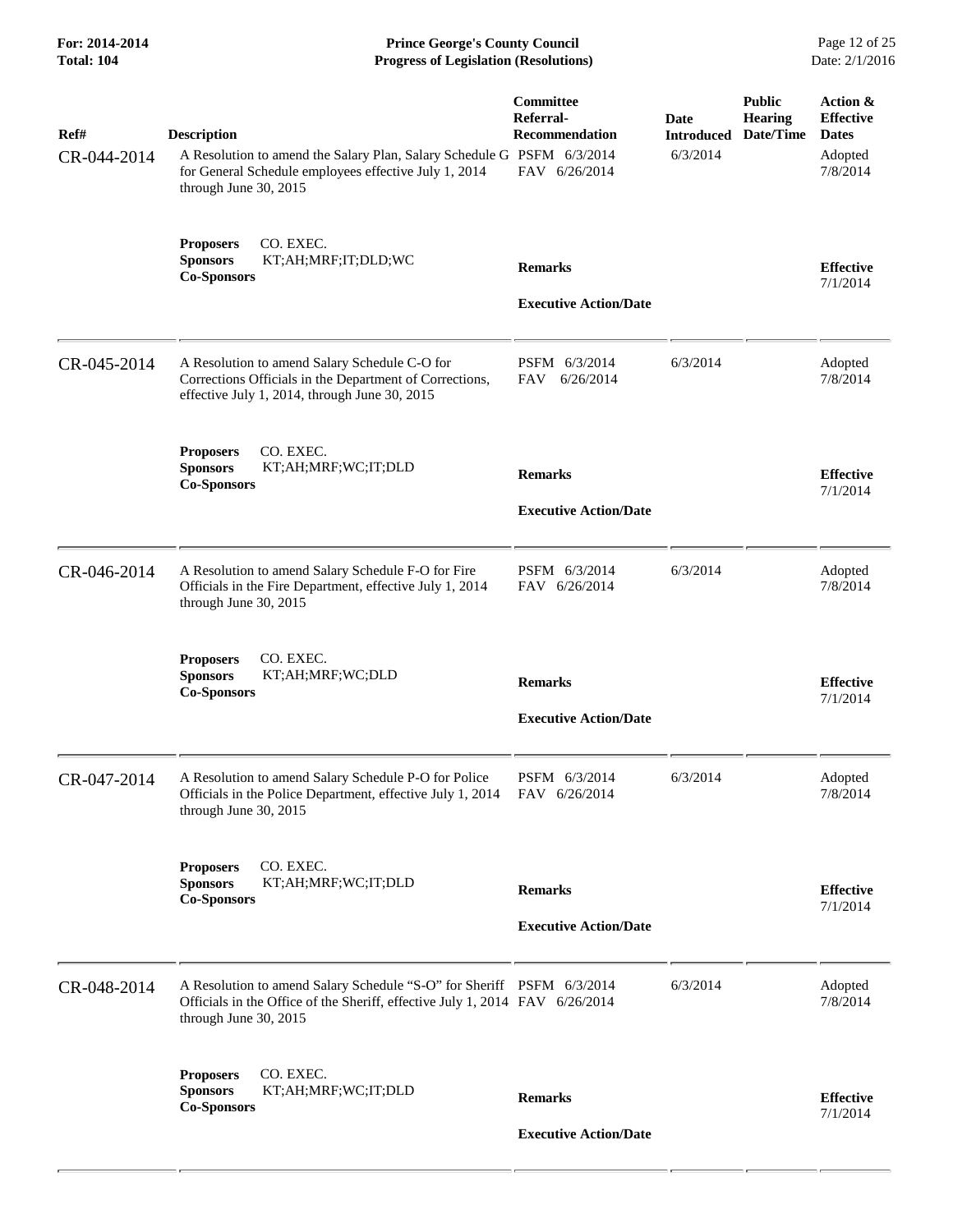**For: 2014-2014 Prince George's County Council** Page 13 of 25<br> **Progress of Legislation (Resolutions)** Date: 2/1/2016 **Total: 104 Progress of Legislation (Resolutions)** 

| Ref#<br>CR-049-2014 | <b>Description</b><br>A Resolution concerning Health Sciences District for the<br>purpose of establishing a Prince George's County Health<br>Care and Life Sciences District.                                                                                                                                                                                                                                                   | <b>Committee</b><br>Referral-<br><b>Recommendation</b>         | <b>Date</b><br><b>Introduced</b><br>6/3/2014 | <b>Public</b><br><b>Hearing</b><br>Date/Time | Action &<br><b>Effective</b><br><b>Dates</b><br>Adopted<br>6/3/2014 |
|---------------------|---------------------------------------------------------------------------------------------------------------------------------------------------------------------------------------------------------------------------------------------------------------------------------------------------------------------------------------------------------------------------------------------------------------------------------|----------------------------------------------------------------|----------------------------------------------|----------------------------------------------|---------------------------------------------------------------------|
|                     | <b>Proposers</b><br>DLD;MRF;AH;EO;KT;IT<br><b>Sponsors</b><br>DLD;MRF;AH;ML;EO;KT;IT<br><b>Co-Sponsors</b>                                                                                                                                                                                                                                                                                                                      | <b>Remarks</b><br><b>Executive Action/Date</b>                 |                                              |                                              | <b>Effective</b>                                                    |
| CR-050-2014         | A Resolution concerning Juneteenth National Holiday<br>Campaign and Observance for the purpose of expressing<br>support for the Juneteenth National Holiday Campaign and<br>Observance.                                                                                                                                                                                                                                         |                                                                | 6/3/2014                                     |                                              | Adopted<br>6/3/2014                                                 |
|                     |                                                                                                                                                                                                                                                                                                                                                                                                                                 | <b>Remarks</b>                                                 |                                              |                                              |                                                                     |
|                     | <b>DLD</b><br><b>Proposers</b><br><b>Sponsors</b><br>DLD;WC;MRF;AH;ML;EO;IT;KT<br><b>Co-Sponsors</b>                                                                                                                                                                                                                                                                                                                            | <b>Executive Action/Date</b>                                   |                                              |                                              | <b>Effective</b>                                                    |
| CR-051-2014         | A Resolution concerning the Public Service Commission<br>to condition the proposed sale of PEPCO to the Exelon<br>Corporation for the purpose of expressing the Prince<br>George's County Council's position strongly encouraging<br>the Public Service Commission to condition the proposed<br>sale on the provision of substantial ratepayer benefits and<br>cost recoveries for investments that are tied to<br>performance. | THE 6/3/2014<br><b>Remarks</b><br><b>Executive Action/Date</b> | 6/3/2014                                     |                                              | <b>Effective</b>                                                    |
|                     | EO<br><b>Proposers</b><br><b>Sponsors</b><br>EO;ML;AH;IT;WC;DLD<br><b>Co-Sponsors</b>                                                                                                                                                                                                                                                                                                                                           |                                                                |                                              |                                              |                                                                     |
| CR-052-2014         | A Resolution concerning the State of Maryland<br>Sustainable Communities Program for the Town of<br>Landover Hills and the City of New Carrollton for the<br>purpose of approving the Town of Landover Hills and the<br>City of New Carrollton as a Sustainable Community<br>through the Application and proposed Plan for submission Remarks<br>to the Maryland Department of Housing and Community                            |                                                                | 6/3/2014                                     |                                              | Adopted<br>6/3/2014                                                 |
|                     | Development ("Department") for participation in the<br>Department's Sustainable Communities Program.                                                                                                                                                                                                                                                                                                                            | <b>Executive Action/Date</b><br>S 6/3/2014                     |                                              |                                              | <b>Effective</b>                                                    |
|                     | <b>Proposers</b><br>EO<br><b>Sponsors</b><br>EO;WC;DLD;MRF;AH;ML;IT;KT<br><b>Co-Sponsors</b>                                                                                                                                                                                                                                                                                                                                    |                                                                |                                              |                                              |                                                                     |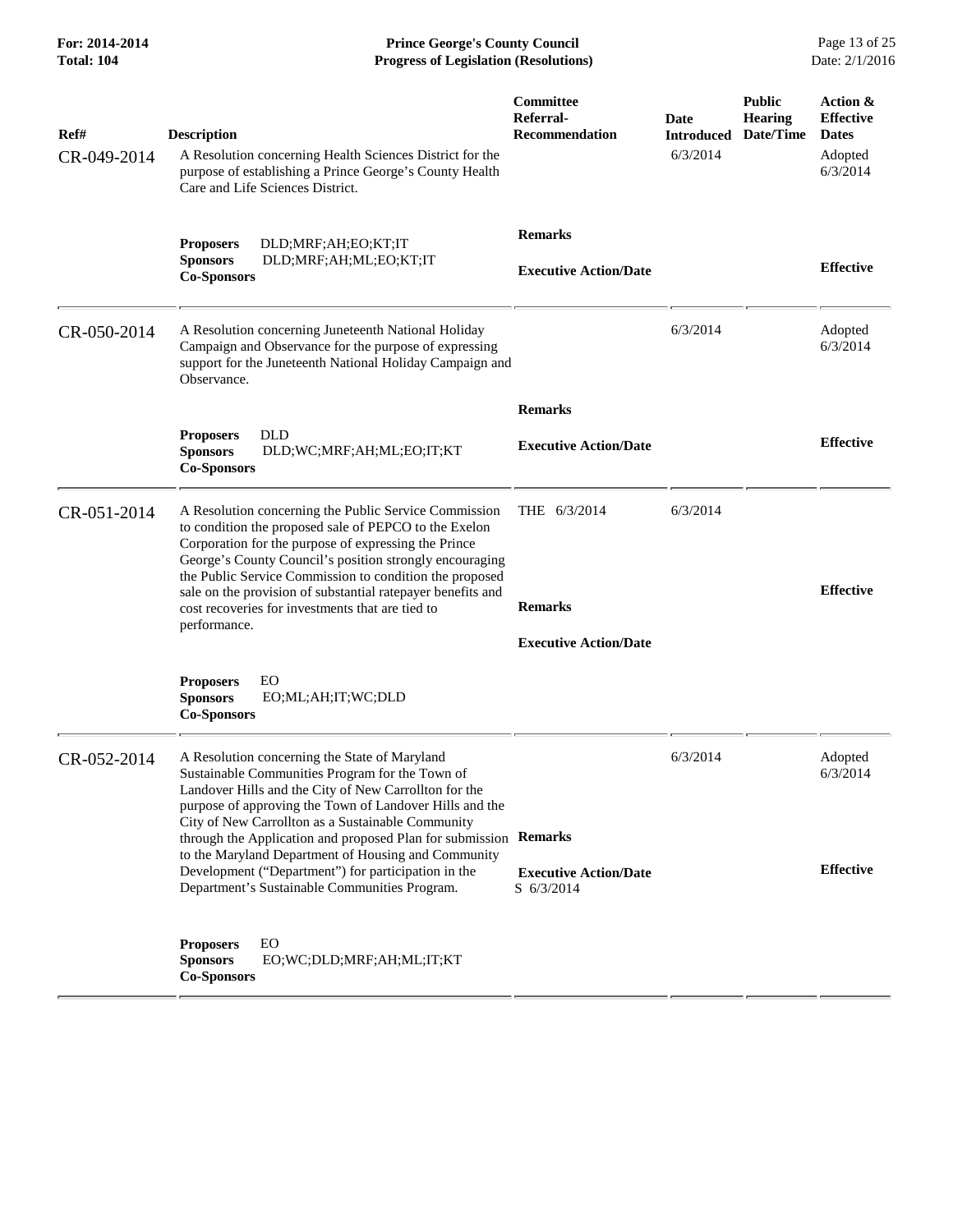| For: 2014-2014<br>Total: 104 | <b>Prince George's County Council</b><br>Page 14 of 25<br>Date: 2/1/2016<br><b>Progress of Legislation (Resolutions)</b>                                                                                                                                                                                                                                   |                                                                   |                                       |                                              |                                                                     |
|------------------------------|------------------------------------------------------------------------------------------------------------------------------------------------------------------------------------------------------------------------------------------------------------------------------------------------------------------------------------------------------------|-------------------------------------------------------------------|---------------------------------------|----------------------------------------------|---------------------------------------------------------------------|
| Ref#<br>CR-053-2014          | <b>Description</b><br>A Resolution concerning the Prince George's County<br>Construction and Demolition Diversion Work Group for<br>the purpose of extending the reporting deadline for the<br>Prince George's County Construction and Demolition<br>Diversion Work Group and generally relating to the<br>diversion of construction and demolition waste. | Committee<br>Referral-<br><b>Recommendation</b><br><b>Remarks</b> | Date<br><b>Introduced</b><br>6/3/2014 | <b>Public</b><br><b>Hearing</b><br>Date/Time | Action &<br><b>Effective</b><br><b>Dates</b><br>Adopted<br>6/3/2014 |
|                              |                                                                                                                                                                                                                                                                                                                                                            | <b>Executive Action/Date</b>                                      |                                       |                                              | <b>Effective</b>                                                    |
|                              | ML<br><b>Proposers</b><br><b>Sponsors</b><br>ML<br><b>Co-Sponsors</b>                                                                                                                                                                                                                                                                                      |                                                                   |                                       |                                              |                                                                     |
| CR-054-2014                  | A Resolution establishing that the County Council of<br>Prince George's County denounces Boko Haram for their<br>abduction of young women in Nigeria and supports and<br>encourages the Nigerian and United States governments to<br>commit any and all efforts to rescue the kidnapped young<br>women in Nigeria.                                         | <b>Remarks</b>                                                    | 6/3/2014                              |                                              | Adopted<br>6/3/2014                                                 |
|                              |                                                                                                                                                                                                                                                                                                                                                            | <b>Executive Action/Date</b>                                      |                                       |                                              | <b>Effective</b>                                                    |
|                              | KT<br><b>Proposers</b><br><b>Sponsors</b><br>KT;ML;AH;OP;DLD;IT<br><b>Co-Sponsors</b>                                                                                                                                                                                                                                                                      |                                                                   |                                       |                                              |                                                                     |
| CR-055-2014                  | A Resolution concerning School Facilities Surcharge for<br>the purpose of adjusting the school facilities surcharge for FAV 6/26/2014<br>inflation for Fiscal Year 2015, as required by State law                                                                                                                                                          | PSFM 6/17/2014                                                    | 6/17/2014                             |                                              | Adopted<br>6/30/2014                                                |
|                              | CO. EXEC.<br><b>Proposers</b><br><b>Sponsors</b><br><b>MRF</b><br><b>Co-Sponsors</b>                                                                                                                                                                                                                                                                       | <b>Remarks</b><br><b>Executive Action/Date</b>                    |                                       |                                              | <b>Effective</b><br>7/1/2014                                        |
|                              |                                                                                                                                                                                                                                                                                                                                                            |                                                                   |                                       |                                              |                                                                     |
| CR-056-2014                  | A Resolution concerning the Public Safety Surcharge for<br>the purpose of adjusting the Public Safety Surcharge to<br>reflect changes in inflation for Fiscal Year 2015, as<br>required by State law                                                                                                                                                       | PSFM 6/17/2014<br>FAV 6/26/2014                                   | 6/17/2014                             |                                              | Adopted<br>6/30/2014                                                |
|                              | CO. EXEC.<br><b>Proposers</b><br><b>Sponsors</b><br><b>MRF</b>                                                                                                                                                                                                                                                                                             | <b>Remarks</b>                                                    |                                       |                                              | <b>Effective</b>                                                    |
|                              | <b>Co-Sponsors</b>                                                                                                                                                                                                                                                                                                                                         | <b>Executive Action/Date</b>                                      |                                       |                                              | 7/1/2014                                                            |
| CR-057-2014                  | A Resolution concerning the 2008 Water and Sewer Plan<br>(April 2014 Amendment Cycle) to change the water and<br>sewer category designations within the 2008 Water and<br>Sewer Plan                                                                                                                                                                       | THE 6/17/2014<br>C.O.W. 7/23/2014<br>FAV(A) 7/23/2014             | 6/17/2014                             | 7/23/2014<br>10:00 AM                        | Adopted<br>7/23/2014                                                |
|                              | CO. EXEC.<br><b>Proposers</b><br><b>DLD</b><br><b>Sponsors</b>                                                                                                                                                                                                                                                                                             | <b>Remarks</b>                                                    |                                       |                                              | <b>Effective</b><br>8/6/2014                                        |
|                              | <b>Co-Sponsors</b>                                                                                                                                                                                                                                                                                                                                         | <b>Executive Action/Date</b>                                      |                                       |                                              |                                                                     |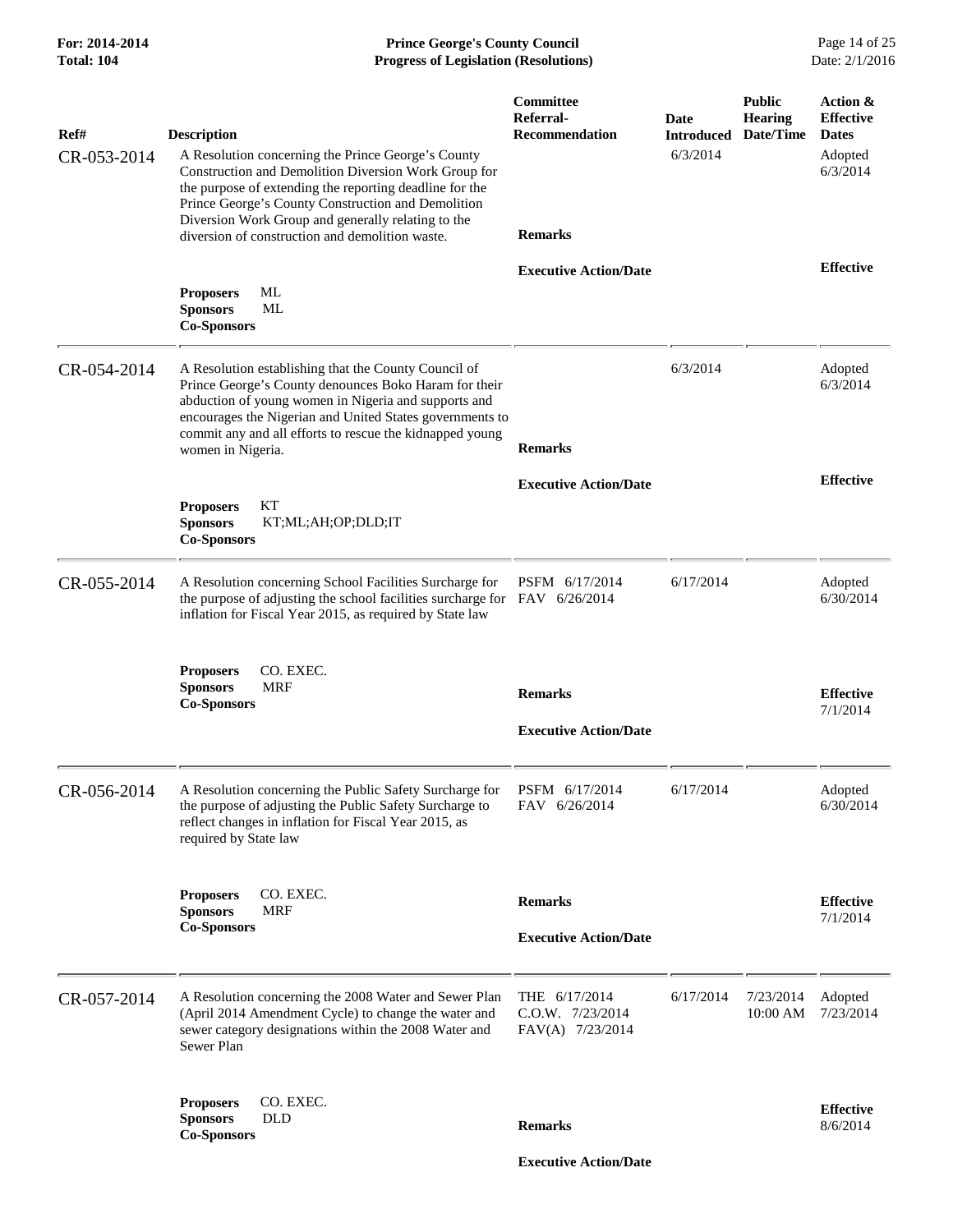| <b>Progress of Legislation (Resolutions)</b>                                                                                                                                                                                                                                                                                              |                                                                                                                |                                                                                                                                            |                                 |                                              |
|-------------------------------------------------------------------------------------------------------------------------------------------------------------------------------------------------------------------------------------------------------------------------------------------------------------------------------------------|----------------------------------------------------------------------------------------------------------------|--------------------------------------------------------------------------------------------------------------------------------------------|---------------------------------|----------------------------------------------|
| <b>Description</b>                                                                                                                                                                                                                                                                                                                        | Committee<br>Referral-<br><b>Recommendation</b>                                                                | <b>Date</b><br>Introduced                                                                                                                  | <b>Public</b><br><b>Hearing</b> | Action &<br><b>Effective</b><br><b>Dates</b> |
| A Resolution concerning the Tax Rates for Fiscal Year<br>and causing to be raised the amount of taxes required by<br>the adopted budget so as to balance the budget as to<br>proposed income and expenditures for the fiscal year<br>beginning July 1, 2014; and to set forth the State tax levy                                          | <b>Remarks</b>                                                                                                 | 6/17/2014                                                                                                                                  |                                 | Adopted<br>6/17/2014                         |
|                                                                                                                                                                                                                                                                                                                                           | <b>Executive Action/Date</b>                                                                                   |                                                                                                                                            |                                 | <b>Effective</b><br>7/1/2014                 |
| <b>Proposers</b><br><b>MRF</b><br><b>Sponsors</b><br><b>MRF</b><br><b>Co-Sponsors</b>                                                                                                                                                                                                                                                     |                                                                                                                |                                                                                                                                            |                                 |                                              |
| A Resolution concerning State of Maryland Community<br>Investment Tax Credit Program for the purpose of<br>approving the project submitted by Housing Initiative<br>Partnership, Inc. to the Maryland Department of Housing<br>and Community Development for participation in the<br>Department's Community Investment Tax Credit Program | <b>Remarks</b>                                                                                                 | 6/17/2014                                                                                                                                  |                                 | Adopted<br>6/17/2014                         |
| CO. EXEC.<br><b>Proposers</b><br><b>Sponsors</b><br>WC;DLD;MRF;AH;ML;EO;OP;IT;KT<br><b>Co-Sponsors</b>                                                                                                                                                                                                                                    | <b>Executive Action/Date</b><br>S 6/18/2014                                                                    |                                                                                                                                            |                                 | <b>Effective</b>                             |
| A Resolution concerning the State of Maryland<br>purpose of approving the project to be submitted by<br>Hospice of the Chesapeake, Inc., to the Maryland<br>Department of Housing and Community Development for<br>participation in the Department's Community Investment<br>Tax Credit Program                                           | <b>Remarks</b><br><b>Executive Action/Date</b>                                                                 | 6/17/2014                                                                                                                                  |                                 | Adopted<br>6/17/2014<br><b>Effective</b>     |
| <b>Proposers</b><br>CO. EXEC.<br><b>Sponsors</b><br>WC;DLD;MRF;AH;ML;EO;OP;KT<br><b>Co-Sponsors</b>                                                                                                                                                                                                                                       |                                                                                                                |                                                                                                                                            |                                 |                                              |
| A Resolution approving the terms and conditions of a<br>Payment in Lieu of Taxes (PILOT) Agreement between                                                                                                                                                                                                                                | PSFM 6/30/2014<br>FAV 7/8/2014                                                                                 | 6/30/2014                                                                                                                                  |                                 | Adopted<br>7/23/2014                         |
| CO. EXEC.<br><b>Proposers</b><br><b>Sponsors</b><br>ML;AH;MRF;KT;IT;DLD;OP<br><b>Co-Sponsors</b>                                                                                                                                                                                                                                          | <b>Remarks</b><br><b>Executive Action/Date</b>                                                                 |                                                                                                                                            |                                 | <b>Effective</b><br>7/23/2014                |
|                                                                                                                                                                                                                                                                                                                                           | 2015 for the purpose of imposing and levying the tax rates<br>and the Stormwater Management District tax levy. | Neighborhood and Community Assistance Program for the<br>S 6/18/2014<br>Prince George's County and Bladensburg Commons LLLP<br>S 7/30/2014 |                                 | Date/Time                                    |

For: 2014-2014 **Prince George's County Council** Page 15 of 25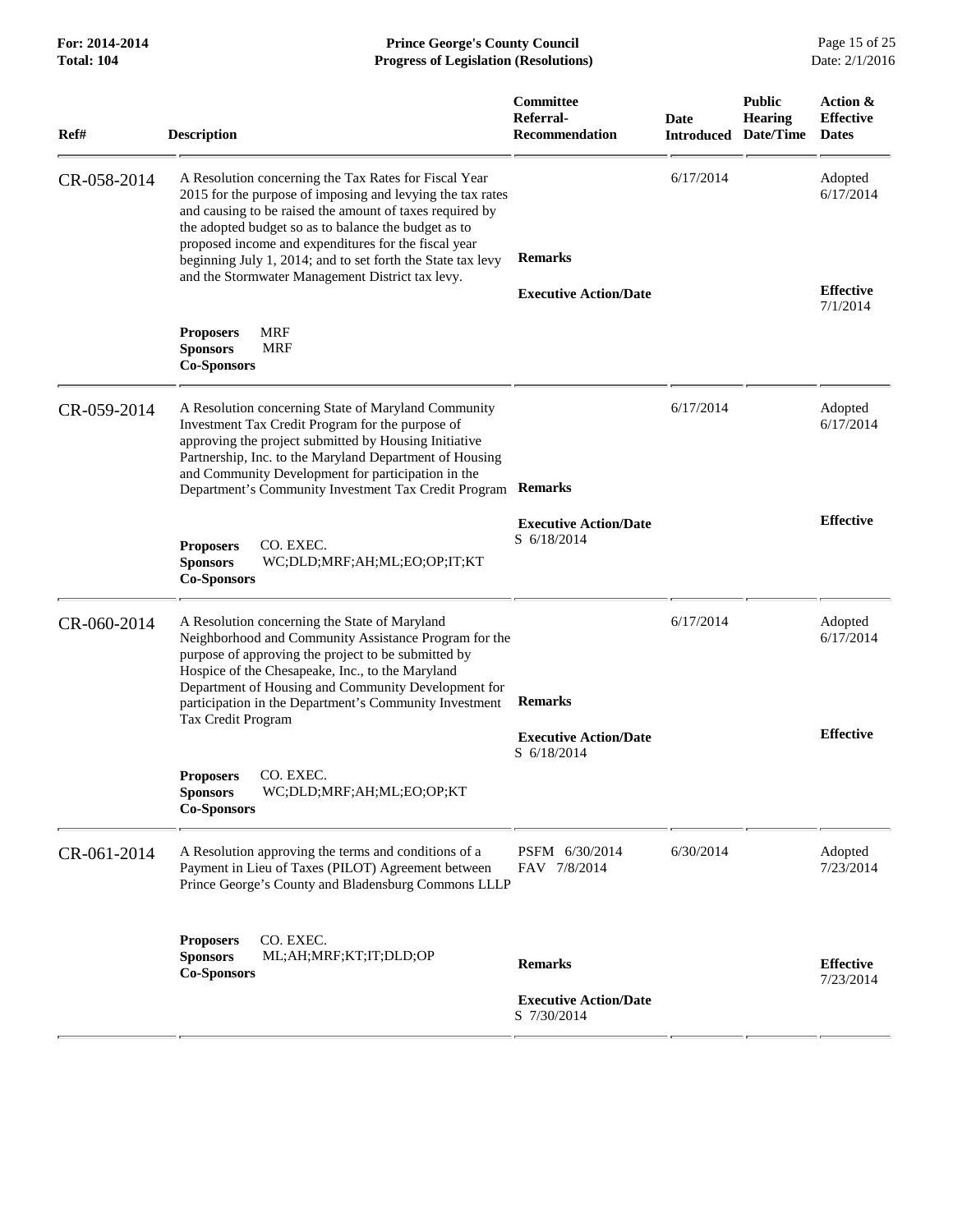**For: 2014-2014 Prince George's County Council** Page 16 of 25<br> **Progress of Legislation (Resolutions)** Date: 2/1/2016 **Progress of Legislation (Resolutions)** 

| Ref#        | <b>Description</b>                                                                                                                                                                                                                                                                                                     | Committee<br>Referral-<br><b>Recommendation</b>               | Date<br><b>Introduced</b> | <b>Public</b><br><b>Hearing</b><br>Date/Time | Action &<br><b>Effective</b><br><b>Dates</b> |
|-------------|------------------------------------------------------------------------------------------------------------------------------------------------------------------------------------------------------------------------------------------------------------------------------------------------------------------------|---------------------------------------------------------------|---------------------------|----------------------------------------------|----------------------------------------------|
| CR-062-2014 | A Resolution amending the Annual Action Plan for<br>Housing and Community Development: FY 2014 for the<br>purpose of reprogramming and reallocating \$3,000,000.00<br>in HOME Investment Partnerships ("HOME") funds from<br>prior year Annual Action Plans to a new, eligible project:<br><b>Bladensburg Commons</b>  | C.0.W. 6/30/2014<br>FAV(A) 7/23/2014                          | 6/30/2014                 | 7/23/2014<br>$10:00$ AM                      | Adopted<br>7/23/2014                         |
|             |                                                                                                                                                                                                                                                                                                                        | <b>Remarks</b>                                                |                           |                                              | <b>Effective</b>                             |
|             | CO. EXEC.<br><b>Proposers</b><br><b>Sponsors</b><br>ML;AH;IT;OP;MRF;DLD<br><b>Co-Sponsors</b>                                                                                                                                                                                                                          | <b>Executive Action/Date</b><br>S 7/30/2014                   |                           |                                              |                                              |
| CR-063-2014 | A Resolution approving the terms and conditions of a<br>Payment in Lieu of Taxes (PILOT) Agreement between<br>Prince George's County and Oakcrest Village Associates,<br>LLC                                                                                                                                           | PSFM 6/30/2014<br>NR 7/8/2014                                 | 6/30/2014                 |                                              | Adopted<br>7/23/2014                         |
|             | <b>Proposers</b><br>CO. EXEC.<br><b>Sponsors</b><br>MRF;AH<br><b>Co-Sponsors</b>                                                                                                                                                                                                                                       | <b>Remarks</b><br><b>Executive Action/Date</b><br>S 7/30/2014 |                           |                                              | <b>Effective</b><br>7/23/2014                |
| CR-064-2014 | A Resolution approving the financing by Maryland<br>Department of Housing and Community Development,<br>Community Development Administration (CDA) for the<br>Conifer Village at Oakcrest Apartments Project                                                                                                           | C.0.W. 6/30/2014<br>FAV(A) 7/23/2014                          | 6/30/2014                 |                                              | Adopted<br>7/23/2014                         |
|             | <b>Proposers</b><br>CO. EXEC.<br><b>Sponsors</b><br>AH<br><b>Co-Sponsors</b>                                                                                                                                                                                                                                           | <b>Remarks</b><br><b>Executive Action/Date</b><br>S 7/30/2014 |                           |                                              | <b>Effective</b><br>7/23/2014                |
| CR-065-2014 | A Resolution amending the Annual Action Plan for<br>Housing and Community Development: FY 2014 for the<br>purpose of reprogramming and reallocating \$2,200,000.00<br>in HOME Investment Partnerships ("HOME") funds from<br>prior year Annual Action Plans to a new, eligible project:<br>Conifer Village at Oakcrest | C.0.W. 6/30/2014<br>FAV(A) 7/23/2014                          | 6/30/2014                 | 7/23/2014                                    | Adopted<br>10:00 AM 7/23/2014                |
|             |                                                                                                                                                                                                                                                                                                                        | <b>Remarks</b>                                                |                           |                                              | <b>Effective</b>                             |
|             | <b>Proposers</b><br>CO. EXEC.<br><b>Sponsors</b><br>AH<br><b>Co-Sponsors</b>                                                                                                                                                                                                                                           | <b>Executive Action/Date</b><br>S 7/30/2014                   |                           |                                              |                                              |
| CR-066-2014 | A Resolution amending the Annual Action Plan for<br>Housing and Community Development: FY 2014 for the<br>purpose of restructuring the existing "My HOME"<br>program for: FY 2011, FY 2012, FY 2013, and FY 2014                                                                                                       | C.0.W. 6/30/2014<br>FAV(A) 7/23/2014                          | 6/30/2014                 | 7/23/2014<br>10:00 AM                        | Adopted<br>7/23/2014                         |
|             | <b>Proposers</b><br>CO. EXEC.<br>AH;MRF;DLD;OP<br><b>Sponsors</b>                                                                                                                                                                                                                                                      | <b>Remarks</b>                                                |                           |                                              | <b>Effective</b>                             |
|             | <b>Co-Sponsors</b>                                                                                                                                                                                                                                                                                                     | <b>Executive Action/Date</b><br>S 7/30/2014                   |                           |                                              |                                              |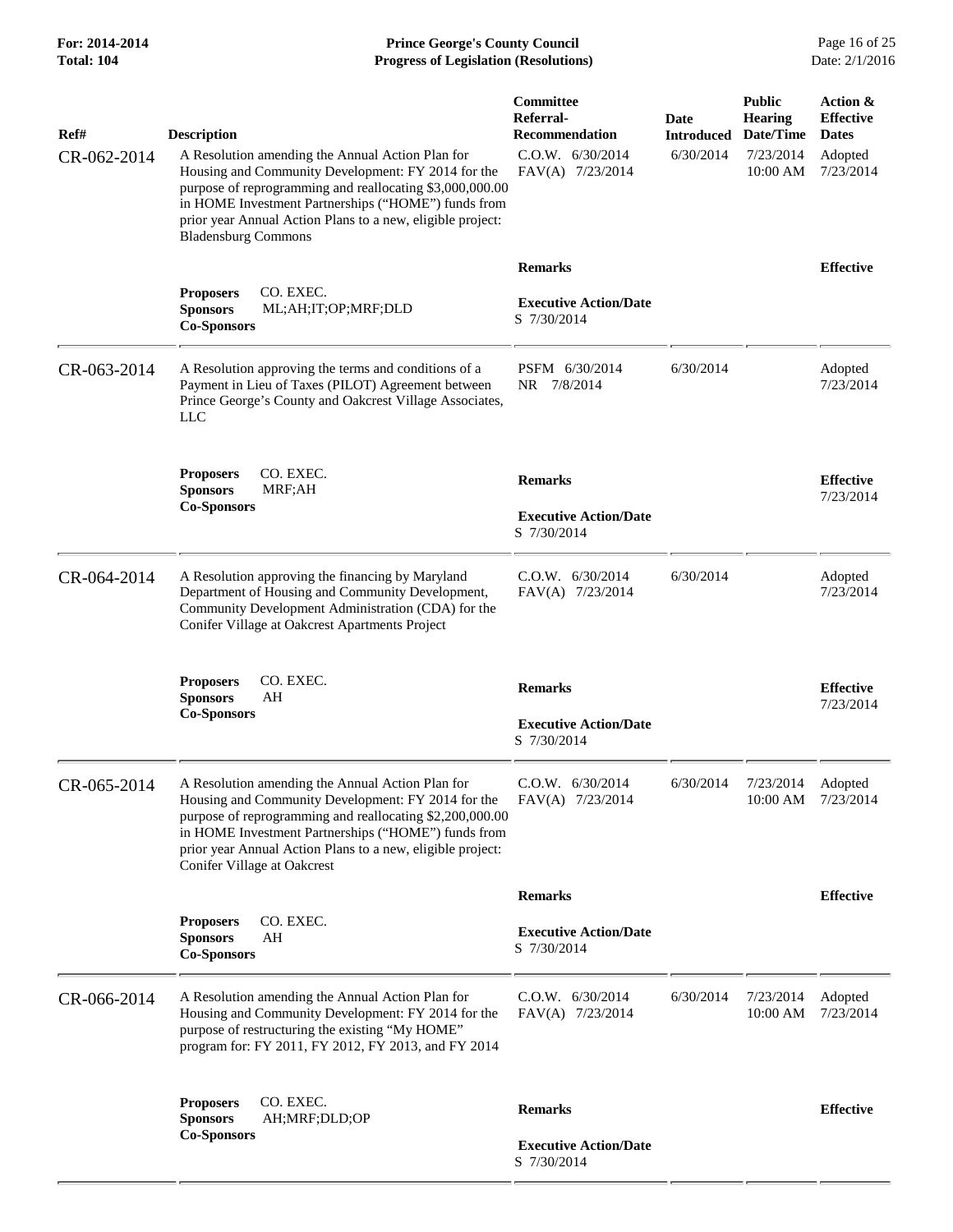**For: 2014-2014 Prince George's County Council** Page 17 of 25<br> **Prince George's County Council** Page 17 of 25<br> **Progress of Legislation (Resolutions)** Date: 2/1/2016 **Progress of Legislation (Resolutions)** 

| Ref#<br>CR-067-2014 | <b>Description</b><br>A Resolution concerning Prince George's County Business PZED 7/8/2014<br>and Entertainment District for the purpose of establishing a<br>Prince George's County Business and Entertainment<br>District.                                                                                                                                                             | Committee<br>Referral-<br><b>Recommendation</b>               | Date<br><b>Introduced</b><br>7/8/2014 | <b>Public</b><br><b>Hearing</b><br>Date/Time | Action &<br><b>Effective</b><br><b>Dates</b><br>Adopted<br>7/8/2014 |
|---------------------|-------------------------------------------------------------------------------------------------------------------------------------------------------------------------------------------------------------------------------------------------------------------------------------------------------------------------------------------------------------------------------------------|---------------------------------------------------------------|---------------------------------------|----------------------------------------------|---------------------------------------------------------------------|
|                     | <b>OP</b><br><b>Proposers</b><br><b>Sponsors</b><br>OP;ML;AH;MRF;IT;DLD<br><b>Co-Sponsors</b>                                                                                                                                                                                                                                                                                             | <b>Remarks</b><br><b>Executive Action/Date</b>                |                                       |                                              | <b>Effective</b>                                                    |
| CR-068-2014         | A Resolution concerning the Community Benefit<br>Agreement negotiated between Prince George's County,<br>Maryland and MGM National Harbor, LLC                                                                                                                                                                                                                                            | C.0.W. 6/30/2014<br>FAV 7/23/2014                             | 6/30/2014                             |                                              | Adopted<br>7/23/2014                                                |
|                     | <b>Proposers</b><br>CO. EXEC.<br><b>Sponsors</b><br>KT;MRF;DLD;OP<br><b>Co-Sponsors</b>                                                                                                                                                                                                                                                                                                   | <b>Remarks</b><br><b>Executive Action/Date</b><br>S 8/1/2014  |                                       |                                              | <b>Effective</b>                                                    |
| CR-069-2014         | A Resolution concerning Automated Purchasing Machines PSFM 7/8/2014<br>for the purpose of designating a principal law enforcement<br>unit to comply with State law, pertaining to the State<br>regulation and State licensing of automated purchasing<br>machines, and generally relating to automated purchasing<br>machines.                                                            | <b>Remarks</b>                                                | 7/8/2014                              |                                              | <b>Effective</b>                                                    |
|                     | AH<br><b>Proposers</b><br><b>Sponsors</b><br>AH;DLD;MRF;ML;EO;OP;IT<br><b>Co-Sponsors</b>                                                                                                                                                                                                                                                                                                 | <b>Executive Action/Date</b>                                  |                                       |                                              |                                                                     |
| CR-070-2014         | A Resolution concerning Interim Land Use Controls for<br>Military Installation Conformance for the purpose of<br>extending the maximum time for abrogation of certain<br>provisions of Chapter No. 78, 2012 Laws of Prince<br>George's County, Maryland.                                                                                                                                  | <b>Remarks</b>                                                | 6/30/2014                             |                                              | Adopted<br>6/30/2014                                                |
|                     | <b>DLD</b><br><b>Proposers</b><br>DLD;ML;MRF<br><b>Sponsors</b><br><b>Co-Sponsors</b>                                                                                                                                                                                                                                                                                                     | <b>Executive Action/Date</b>                                  |                                       |                                              | <b>Effective</b><br>6/30/2014                                       |
| CR-071-2014         | A Resolution concerning State of Maryland Sustainable<br>Communities Program for the purpose of approving the<br>Suitland-Naylor Road Metro Station Areas Sustainable<br>Community and proposed Action Plan for submission to<br>the Maryland Department of Housing and Community<br>Development ("Department") for participation in the<br>Department's Sustainable Communities program. | <b>Remarks</b><br><b>Executive Action/Date</b><br>S 7/16/2014 | 6/30/2014                             |                                              | Adopted<br>6/30/2014<br><b>Effective</b>                            |
|                     | KТ<br><b>Proposers</b><br><b>Sponsors</b><br>KT;MRF;ML;DLD;AH;IT;OP<br><b>Co-Sponsors</b>                                                                                                                                                                                                                                                                                                 |                                                               |                                       |                                              |                                                                     |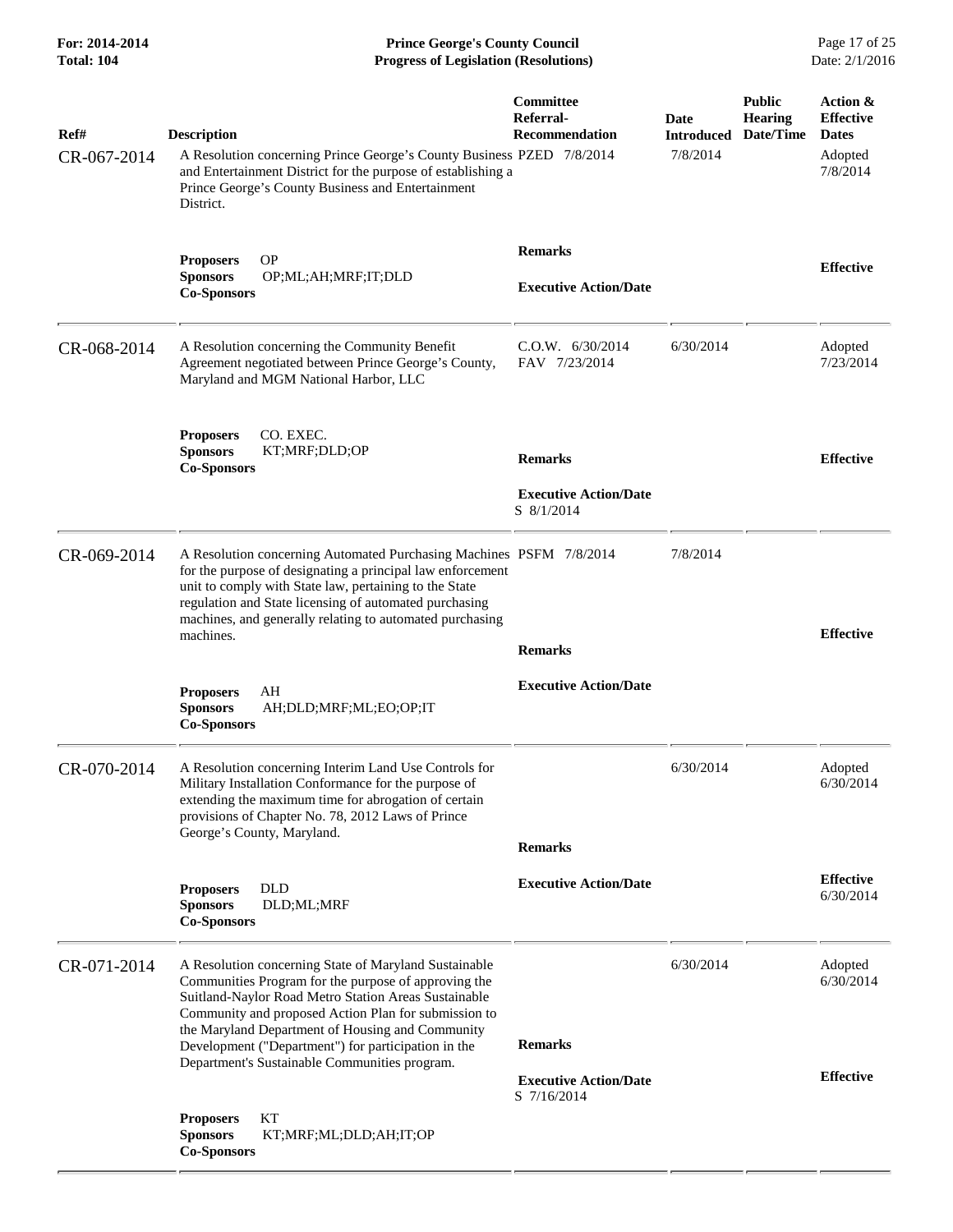| For: 2014-2014<br>Total: 104 | <b>Prince George's County Council</b><br>Date: 2/1/2016<br><b>Progress of Legislation (Resolutions)</b>                                                                                                                                                                                                                                                                                    |                                                 |                                       |                                              |                                                                     |
|------------------------------|--------------------------------------------------------------------------------------------------------------------------------------------------------------------------------------------------------------------------------------------------------------------------------------------------------------------------------------------------------------------------------------------|-------------------------------------------------|---------------------------------------|----------------------------------------------|---------------------------------------------------------------------|
| Ref#<br>CR-072-2014          | <b>Description</b><br>A Resolution concerning Zoning Hearing Subpoena for<br>the purpose of issuing a subpoena pursuant to Section<br>1012 of the Charter for Prince George's County and<br>Section 27-127 (b) of the Zoning Ordinance of Prince                                                                                                                                           | <b>Committee</b><br>Referral-<br>Recommendation | Date<br><b>Introduced</b><br>7/1/2014 | <b>Public</b><br><b>Hearing</b><br>Date/Time | Action &<br><b>Effective</b><br><b>Dates</b><br>Adopted<br>7/1/2014 |
|                              | George's County in furtherance of an appeal before the<br>Zoning Hearing Examiner<br><b>MRF</b><br><b>Proposers</b><br><b>Sponsors</b><br>MRF;ML;AH;DLD<br><b>Co-Sponsors</b>                                                                                                                                                                                                              | <b>Remarks</b><br><b>Executive Action/Date</b>  |                                       |                                              | <b>Effective</b>                                                    |
| CR-073-2014                  | A Resolution concerning the Listing of Local Questions on<br>the 2014 Ballot for the purpose of designating the order<br>and form in which local questions shall be placed on the<br>2014 ballot and matters related thereto.                                                                                                                                                              |                                                 | 7/23/2014                             |                                              | Adopted<br>7/23/2014                                                |
|                              | <b>MRF</b><br><b>Proposers</b><br><b>Sponsors</b><br><b>MRF</b><br><b>Co-Sponsors</b>                                                                                                                                                                                                                                                                                                      | <b>Remarks</b><br><b>Executive Action/Date</b>  |                                       |                                              | <b>Effective</b>                                                    |
| CR-074-2014                  | A Resolution adopting the 2015 Patuxent River Policy<br>Plan Update as submitted by the Patuxent River<br>Commission and the Maryland Department of Planning.                                                                                                                                                                                                                              |                                                 | 7/23/2014                             |                                              | Adopted<br>7/23/2014                                                |
|                              | CO. EXEC.<br><b>Proposers</b><br><b>Sponsors</b><br>MRF;ML;IT;DLD<br><b>Co-Sponsors</b>                                                                                                                                                                                                                                                                                                    | <b>Remarks</b><br><b>Executive Action/Date</b>  |                                       |                                              | <b>Effective</b>                                                    |
| CR-075-2014                  | A Resolution concerning the American Legion for the<br>purpose of expressing the Council's endorsement of the<br>latest American Legion Post, Warffemius-Seidler Post 381<br>Baden-Brandywine.                                                                                                                                                                                             |                                                 | 7/23/2014                             |                                              | Adopted<br>7/23/2014                                                |
|                              | <b>MRF</b><br><b>Proposers</b><br><b>Sponsors</b><br>MRF;WC;DLD;AH;ML;EO;OP;IT;KT<br><b>Co-Sponsors</b>                                                                                                                                                                                                                                                                                    | <b>Remarks</b><br><b>Executive Action/Date</b>  |                                       |                                              | <b>Effective</b>                                                    |
| CR-076-2014                  | A Resolution concerning support for completion of a<br>Capital Transit Beltway by 2040 for the purpose of<br>expressing the County Council's support for the<br>completion of a fully circumferential rail line for the<br>Metropolitan Washington, D.C. region, known as the<br>Capital Transit Beltway, by 2040 and encouraging other<br>local and regional stakeholders to do the same. | THE 7/23/2014<br><b>Remarks</b>                 | 7/23/2014                             |                                              | <b>Effective</b>                                                    |
|                              | MRF;DLD<br><b>Proposers</b><br><b>Sponsors</b><br>MRF;DLD<br><b>Co-Sponsors</b>                                                                                                                                                                                                                                                                                                            | <b>Executive Action/Date</b>                    |                                       |                                              |                                                                     |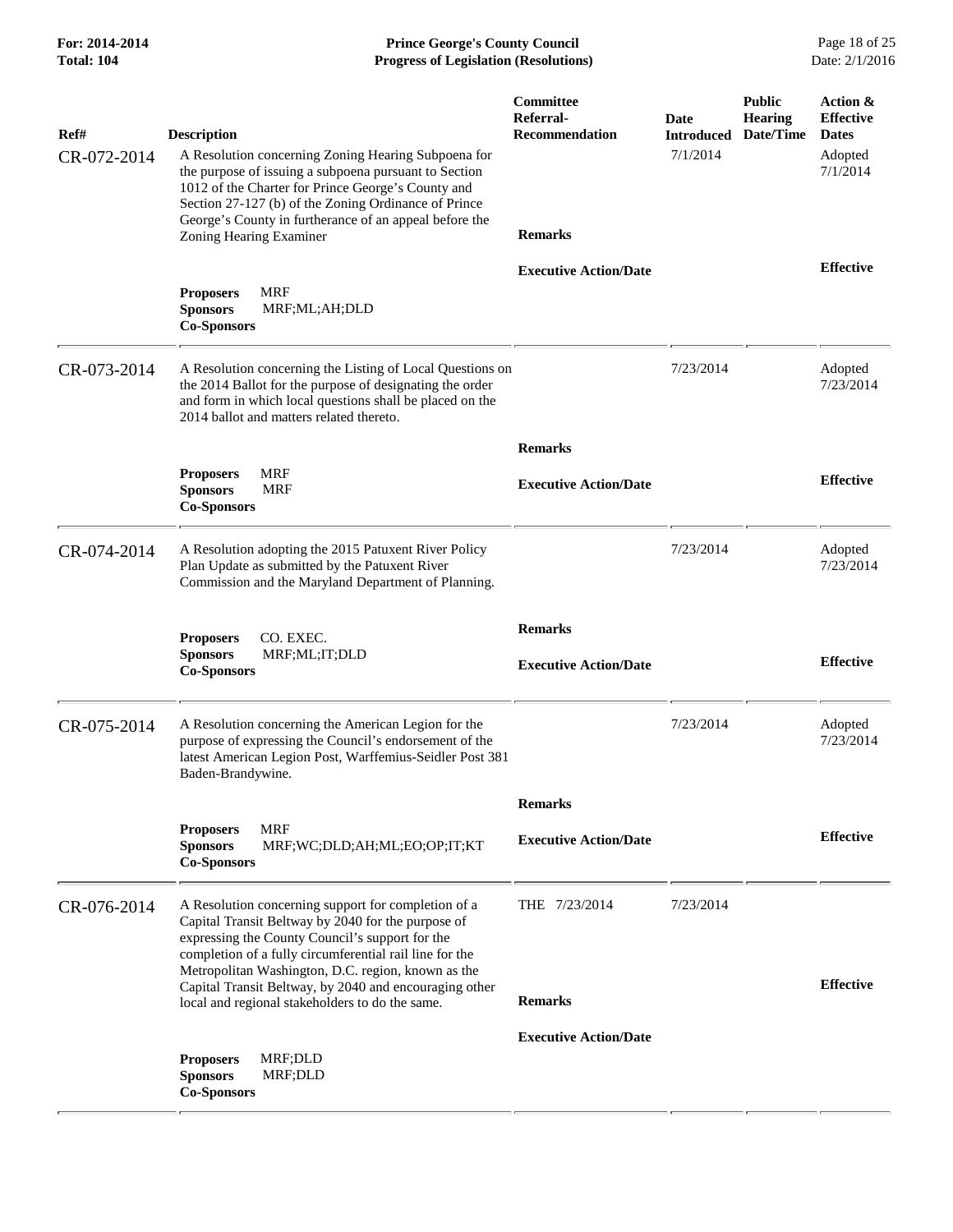**For: 2014-2014 Prince George's County Council** Page 19 of 25<br> **Prince George's County Council** Page 19 of 25<br> **Progress of Legislation (Resolutions)** Date: 2/1/2016 **Total: 104 Progress of Legislation (Resolutions)** 

| Ref#<br>CR-077-2014 | <b>Description</b><br>A Resolution concerning State of Maryland Community<br>Investment Tax Credit Program for the purpose of<br>approving the application by the White Rose Foundation,<br>Inc. through the Maryland Department of Housing and<br>Community Development for funding through the<br>Community Investment Tax Credit Program.                                       | Committee<br>Referral-<br>Recommendation<br><b>Remarks</b>     | Date<br><b>Introduced</b><br>7/23/2014 | <b>Public</b><br>Hearing<br>Date/Time | Action &<br><b>Effective</b><br><b>Dates</b><br>Adopted<br>7/23/2014 |
|---------------------|------------------------------------------------------------------------------------------------------------------------------------------------------------------------------------------------------------------------------------------------------------------------------------------------------------------------------------------------------------------------------------|----------------------------------------------------------------|----------------------------------------|---------------------------------------|----------------------------------------------------------------------|
|                     | KT;MRF<br><b>Proposers</b><br><b>Sponsors</b><br>KT;MRF;DLD;OP;IT<br><b>Co-Sponsors</b>                                                                                                                                                                                                                                                                                            | <b>Executive Action/Date</b><br>S 8/1/2014                     |                                        |                                       | <b>Effective</b>                                                     |
| CR-078-2014         | A Resolution concerning State of Maryland Community<br>Investment Tax Credit Program for the purpose of<br>approving the application by Doctors Community Hospital<br>through the Maryland Department of Housing and<br>Community Development for funding through the<br>Community Investment Tax Credit Program.                                                                  | <b>Remarks</b>                                                 | 7/23/2014                              |                                       | Adopted<br>7/23/2014                                                 |
|                     | EO<br><b>Proposers</b><br>EO;DLD;MRF;ML;OP;IT;KT<br><b>Sponsors</b><br><b>Co-Sponsors</b>                                                                                                                                                                                                                                                                                          | <b>Executive Action/Date</b><br>S 8/4/2014                     |                                        |                                       | <b>Effective</b>                                                     |
| CR-079-2014         | A Resolution concerning State of Maryland Neighborhood THE 9/2/2014<br>and Community Assistance Program for the purpose of<br>approving the project submitted by Ivy Community<br>Charities of Prince George's County, Inc. to the Maryland<br>Department of Housing and Community Development for<br>participation in the Department's Community Investment<br>Tax Credit Program | FAV 9/25/2014<br><b>Remarks</b>                                | 9/2/2014                               |                                       | Adopted<br>10/7/2014<br><b>Effective</b>                             |
|                     | <b>Proposers</b><br>CO. EXEC.<br><b>Sponsors</b><br>ML;MRF;KT;DLD;OP<br><b>Co-Sponsors</b>                                                                                                                                                                                                                                                                                         | <b>Executive Action/Date</b><br>S 10/17/2014                   |                                        |                                       |                                                                      |
| CR-080-2014         | A Resolution for the purpose of approving the application<br>submitted by CASA de Maryland, Inc. to the Maryland<br>Department of Housing and Community Development for<br>participation in the Community Legacy Program                                                                                                                                                           | THE $9/2/2014$<br>FAV 9/25/2014                                | 9/2/2014                               |                                       | Adopted<br>10/7/2014                                                 |
|                     | <b>Proposers</b><br>CO. EXEC.<br><b>Sponsors</b><br>ML;EO;MRF;WC;DLD;OP<br><b>Co-Sponsors</b>                                                                                                                                                                                                                                                                                      | <b>Remarks</b><br><b>Executive Action/Date</b><br>S 10/17/2014 |                                        |                                       | <b>Effective</b>                                                     |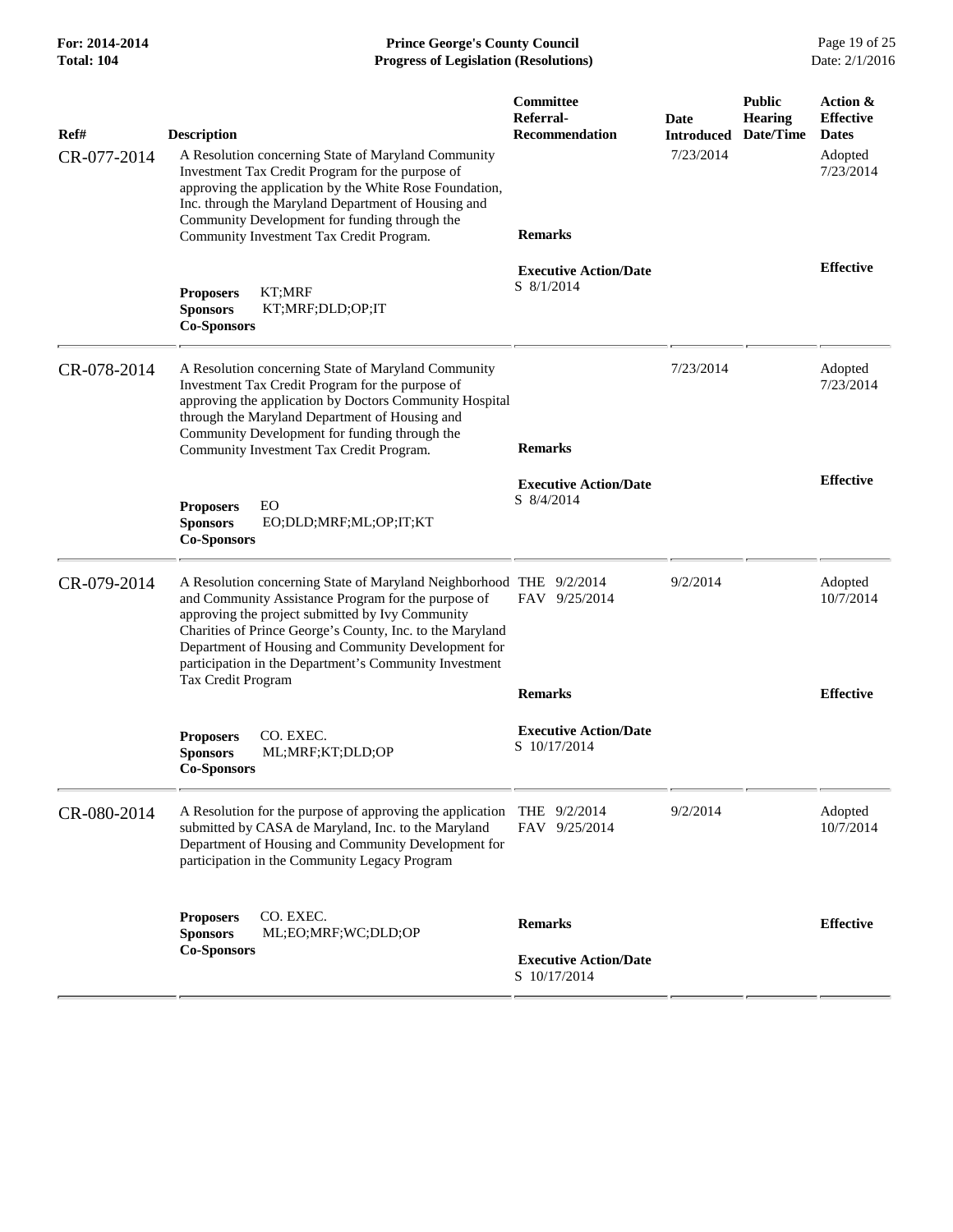## **For: 2014-2014 Prince George's County Council** Page 20 of 25<br>**Progress of Legislation (Resolutions)** Date: 2/1/2016 **Total: 104 Progress of Legislation (Resolutions)**

| Ref#        | <b>Description</b>                                                                                                                                                                                                                                                                                                                                                   | Committee<br>Referral-<br><b>Recommendation</b> | Date<br><b>Introduced</b> | <b>Public</b><br><b>Hearing</b><br>Date/Time | Action &<br><b>Effective</b><br><b>Dates</b> |
|-------------|----------------------------------------------------------------------------------------------------------------------------------------------------------------------------------------------------------------------------------------------------------------------------------------------------------------------------------------------------------------------|-------------------------------------------------|---------------------------|----------------------------------------------|----------------------------------------------|
| CR-081-2014 | A Resolution concerning the State of Maryland<br>Neighborhood and Community Assistance Program for the FAV 9/25/2014<br>purpose of approving the project to be submitted by CASA<br>de Maryland, Inc. to the Maryland Department of Housing<br>and Community Development for participation in the<br>Department's Community Investment Tax Credit Program            | THE 9/2/2014                                    | 9/2/2014                  |                                              | Adopted<br>10/7/2014                         |
|             |                                                                                                                                                                                                                                                                                                                                                                      | <b>Remarks</b>                                  |                           |                                              | <b>Effective</b>                             |
|             | CO. EXEC.<br><b>Proposers</b><br><b>Sponsors</b><br>ML;EO;MRF;WC;DLD;OP<br><b>Co-Sponsors</b>                                                                                                                                                                                                                                                                        | <b>Executive Action/Date</b><br>S 10/17/2014    |                           |                                              |                                              |
| CR-082-2014 | A Resolution for the purpose of approving the application<br>submitted by the Redevelopment Authority of Prince<br>George's County to the Maryland Department of Housing<br>and Community Development for participation in the<br><b>Community Legacy Program</b>                                                                                                    |                                                 | 9/2/2014                  |                                              | Adopted<br>9/2/2014                          |
|             |                                                                                                                                                                                                                                                                                                                                                                      | <b>Remarks</b>                                  |                           |                                              |                                              |
|             | CO. EXEC.<br><b>Proposers</b><br><b>Sponsors</b><br>ML;OP;MRF<br><b>Co-Sponsors</b>                                                                                                                                                                                                                                                                                  | <b>Executive Action/Date</b><br>S 9/5/2014      |                           |                                              | <b>Effective</b><br>9/5/2014                 |
| CR-083-2014 | A Resolution concerning the Prince George's County<br>Construction and Demolition Diversion Work Group for<br>the purpose of extending the reporting deadline for the<br>Prince George's County Construction and Demolition<br>Diversion Work Group and generally relating to the<br>diversion of construction and demolition waste.                                 | <b>Remarks</b>                                  | 9/2/2014                  |                                              | Adopted<br>9/2/2014                          |
|             |                                                                                                                                                                                                                                                                                                                                                                      | <b>Executive Action/Date</b>                    |                           |                                              | <b>Effective</b>                             |
|             | <b>Proposers</b><br>ML<br><b>Sponsors</b><br>ML;MRF;KT;OP<br><b>Co-Sponsors</b>                                                                                                                                                                                                                                                                                      |                                                 |                           |                                              |                                              |
| CR-084-2014 | A Resolution determining the adequacy of the private<br>right-of way or easement serving the lot and single-family<br>dwelling on property owned by Pyles Corporation, and<br>authorizing the issuance of a building permit subject to<br>stated conditions                                                                                                          | PZED 9/9/2014                                   | 9/9/2014                  |                                              |                                              |
|             |                                                                                                                                                                                                                                                                                                                                                                      | <b>Remarks</b>                                  |                           |                                              | <b>Effective</b>                             |
|             | CO. EXEC.<br><b>Proposers</b><br><b>MRF</b><br><b>Sponsors</b><br><b>Co-Sponsors</b>                                                                                                                                                                                                                                                                                 | <b>Executive Action/Date</b>                    |                           |                                              |                                              |
| CR-085-2014 | A Resolution concerning The Washington Suburban<br>Sanitary Commission Fiscal Years 2015-2020 Capital<br>Improvement Program for Prince George's County for<br>Water and Sewerage for the purpose of moving the<br>approved of the Washington Suburban Sanitary<br>Commission Capital Improvement Program Project<br>S-103.02, Anaerobic Digestion/Combined Heat and | $C.0.W.$ 9/9/2014<br>FAV 9/9/2014               | 9/9/2014                  |                                              | Adopted<br>9/9/2014                          |
|             | Power, into the design stage.                                                                                                                                                                                                                                                                                                                                        | <b>Remarks</b>                                  |                           |                                              | <b>Effective</b>                             |
|             | <b>WSSC</b><br><b>Proposers</b><br><b>Sponsors</b><br><b>MRF</b><br><b>Co-Sponsors</b>                                                                                                                                                                                                                                                                               | <b>Executive Action/Date</b><br>S 9/19/2014     |                           |                                              |                                              |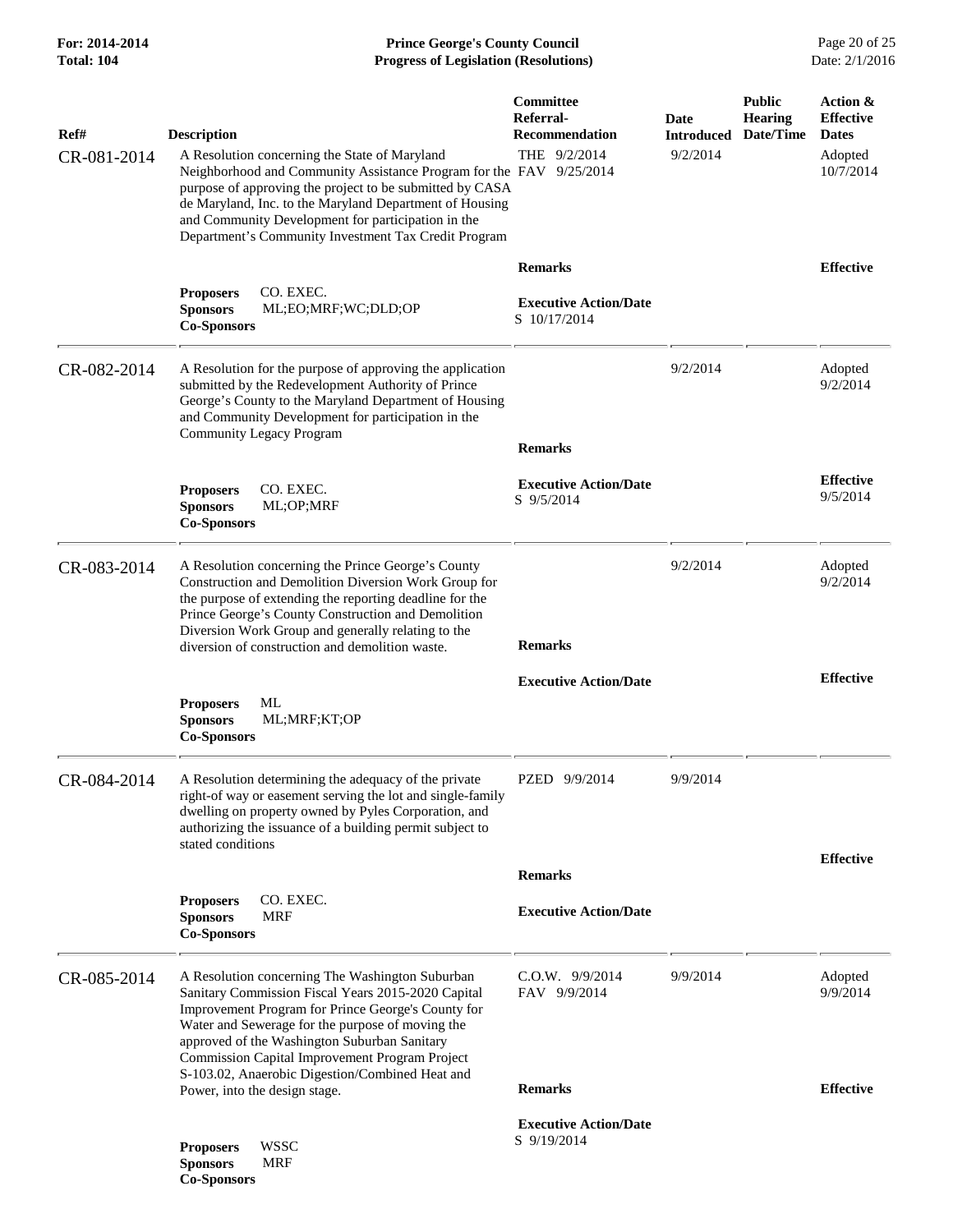| Ref#        | <b>Description</b>                                                                                                                                                                                                                                                                                                               | Committee<br>Referral-<br><b>Recommendation</b>                | Date      | <b>Public</b><br><b>Hearing</b><br><b>Introduced Date/Time</b> | Action &<br><b>Effective</b><br><b>Dates</b> |
|-------------|----------------------------------------------------------------------------------------------------------------------------------------------------------------------------------------------------------------------------------------------------------------------------------------------------------------------------------|----------------------------------------------------------------|-----------|----------------------------------------------------------------|----------------------------------------------|
| CR-086-2014 | A Resolution concerning County Council Subpoenas for<br>the purpose of issuing a subpoena pursuant to Section<br>1012 of the Charter for Prince George's County in<br>response to a request by counsel in furtherance of hearing<br>before the Prince George's County Department of<br>Corrections Administrative Hearing Board. | <b>Remarks</b>                                                 | 9/9/2014  |                                                                | Adopted<br>9/9/2014                          |
|             | <b>MRF</b><br><b>Proposers</b><br><b>Sponsors</b><br><b>MRF</b><br><b>Co-Sponsors</b>                                                                                                                                                                                                                                            | <b>Executive Action/Date</b>                                   |           |                                                                | <b>Effective</b>                             |
| CR-087-2014 | A Resolution approving the terms and conditions of a<br>negotiated Payment in Lieu of Taxes (PILOT) Agreement FAV 10/30/2014<br>between Prince George's County, Maryland and BE NC<br>Station Holdings, LLC                                                                                                                      | PSFM 9/16/2014                                                 | 9/16/2014 |                                                                | Adopted<br>11/12/2014                        |
|             | CO. EXEC.<br><b>Proposers</b><br><b>Sponsors</b><br>EO;MRF;IT;KT;DLD<br><b>Co-Sponsors</b>                                                                                                                                                                                                                                       | <b>Remarks</b><br><b>Executive Action/Date</b><br>S 11/20/2014 |           |                                                                | <b>Effective</b><br>11/12/2014               |
| CR-088-2014 | A Resolution concerning the County Council's support for<br>September 22nd, 2014 as Car Free Day in Prince George's<br>County as part of international mobility week in the<br>Washington, D.C. metropolitan region.                                                                                                             |                                                                | 9/16/2014 |                                                                | Adopted<br>9/16/2014                         |
|             | AH;EO;KT;IT<br><b>Proposers</b><br><b>Sponsors</b><br>AH;EO;KT;IT;ML;MRF;DLD<br><b>Co-Sponsors</b>                                                                                                                                                                                                                               | <b>Remarks</b><br><b>Executive Action/Date</b>                 |           |                                                                | <b>Effective</b>                             |
| CR-089-2014 | A Resolution for the purpose of approving the terms and<br>conditions of a negotiated Payment in Lieu of Taxes<br>(PILOT) Agreement by and between Prince George's<br>County, Maryland and Keys Energy Center LLC                                                                                                                | PSFM 9/16/2014<br>FAV 10/16/2014                               | 9/16/2014 |                                                                | Adopted<br>10/28/2014                        |
|             | CO. EXEC.<br><b>Proposers</b><br>MRF;OP<br><b>Sponsors</b><br><b>Co-Sponsors</b>                                                                                                                                                                                                                                                 | <b>Remarks</b><br><b>Executive Action/Date</b><br>S 11/12/2014 |           |                                                                | <b>Effective</b><br>10/28/2014               |
| CR-090-2014 | A Resolution concerning Support of the Environmental<br>Protection Agency and Army Corps of Engineer's<br>Proposed Definition of "Waters of the United States"<br>Under the Clean Water Act for the purpose of protection<br>of public health, recreational resources, economic                                                  | THE $9/23/2014$                                                | 9/23/2014 |                                                                |                                              |
|             | livelihood related to clean water, under the Waters of the<br>United States as it provides an extraordinary value for<br>Prince George's County.                                                                                                                                                                                 | <b>Remarks</b><br><b>Executive Action/Date</b>                 |           |                                                                | <b>Effective</b>                             |

**Proposers** ML;EO  $S**p**$ onsors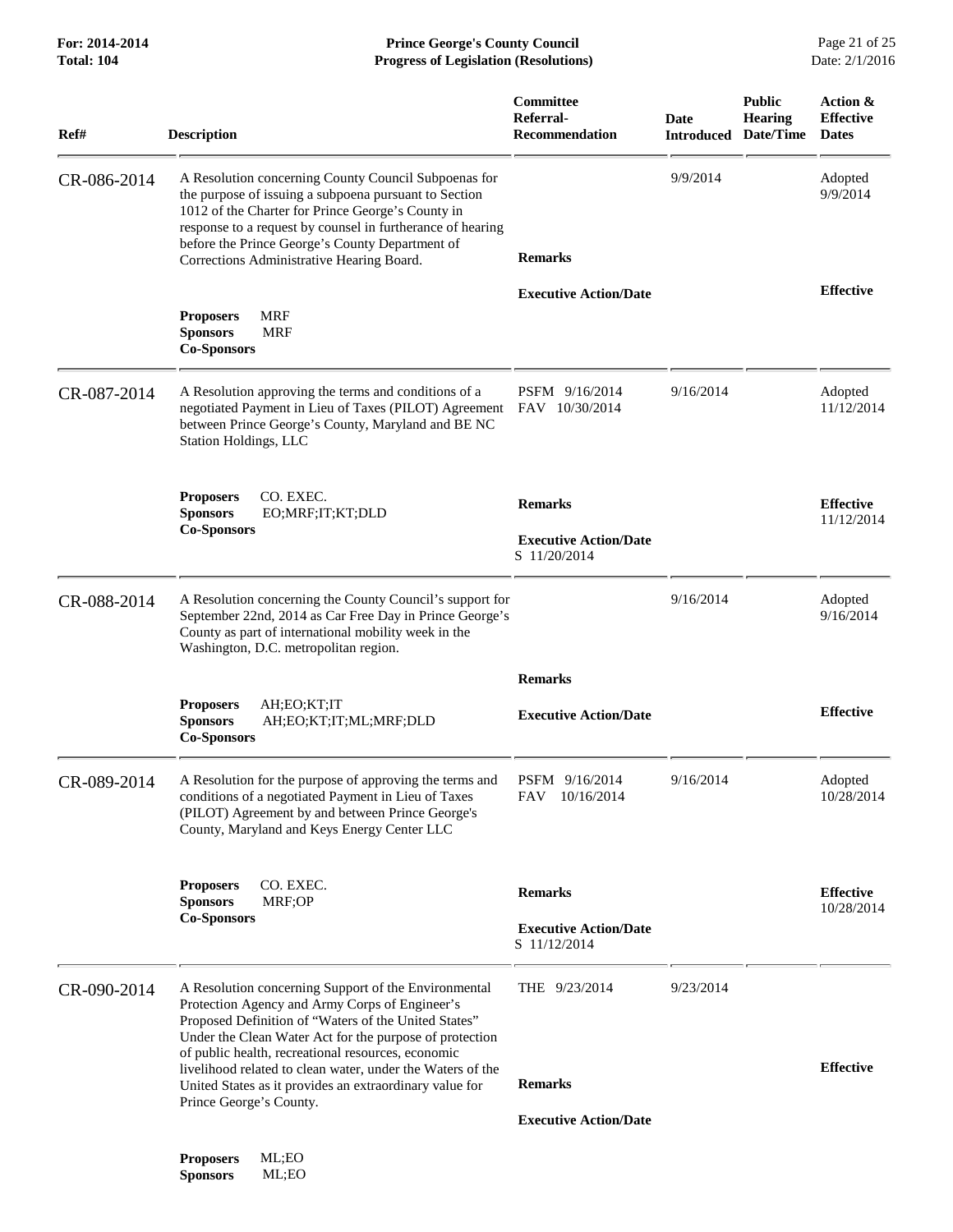**For: 2014-2014 Prince George's County Council** Page 22 of 25<br> **Prince George's County Council** Page 22 of 25<br> **Progress of Legislation (Resolutions)** Date: 2/1/2016 **Total: 104 Progress of Legislation (Resolutions)** 

| Ref#        | <b>Description</b><br><b>Co-Sponsors</b>                                                                                                                                                                                                                                                                                                                                                                                           | Committee<br>Referral-<br><b>Recommendation</b>    | Date<br><b>Introduced</b> | <b>Public</b><br><b>Hearing</b><br>Date/Time | Action &<br><b>Effective</b><br><b>Dates</b> |
|-------------|------------------------------------------------------------------------------------------------------------------------------------------------------------------------------------------------------------------------------------------------------------------------------------------------------------------------------------------------------------------------------------------------------------------------------------|----------------------------------------------------|---------------------------|----------------------------------------------|----------------------------------------------|
| CR-091-2014 | A Resolution concerning endorsing the designation and<br>redesignation of the Prince George's County Enterprise<br>Zone Focus Area                                                                                                                                                                                                                                                                                                 | $C.0.W.$ 9/23/2014<br>FAV 10/7/2014                | 9/23/2014                 | 10/14/2014 Adopted<br>1:30 PM                | 10/14/2014                                   |
|             | CO. EXEC.<br><b>Proposers</b><br><b>Sponsors</b><br>MRF;DLD;IT<br><b>Co-Sponsors</b>                                                                                                                                                                                                                                                                                                                                               | <b>Remarks</b><br><b>Executive Action/Date</b>     |                           |                                              | <b>Effective</b>                             |
| CR-092-2014 | A Resolution designating the Largo Town Center Metro<br>Development District and providing for and determining<br>certain matters in connection with the establishment of the<br>Development District, creating a tax increment fund with<br>respect to the Development District and allocating certain<br>property taxes with respect to the Development District to<br>be paid over to the tax increment fund                    | PSFM 10/7/2014<br>FAV 10/30/2014<br><b>Remarks</b> | 10/7/2014                 |                                              | Adopted<br>11/12/2014<br><b>Effective</b>    |
|             | CO. EXEC.<br><b>Proposers</b><br><b>Sponsors</b><br>MRF;WC;DLD;AH;EO;KT;IT<br><b>Co-Sponsors</b>                                                                                                                                                                                                                                                                                                                                   | <b>Executive Action/Date</b><br>S 11/20/2014       |                           |                                              | 11/20/2014                                   |
| CR-093-2014 | A Resolution designating the Prince George's Plaza Metro PSFM 10/7/2014<br>Development District and providing for and determining<br>certain matters in connection with the establishment of the<br>Development district, creating a tax increment fund with<br>respect to the Development District and allocating certain<br>property taxes with respect to the Development District to<br>be paid over to the tax increment fund | FAV 10/30/2014                                     | 10/7/2014                 |                                              | Adopted<br>11/12/2014                        |
|             |                                                                                                                                                                                                                                                                                                                                                                                                                                    | <b>Remarks</b>                                     |                           |                                              | <b>Effective</b><br>11/20/2014               |
|             | CO. EXEC.<br><b>Proposers</b><br><b>Sponsors</b><br>MRF;WC;DLD;AH;EO;IT<br><b>Co-Sponsors</b>                                                                                                                                                                                                                                                                                                                                      | <b>Executive Action/Date</b><br>S 11/20/2014       |                           |                                              |                                              |
| CR-094-2014 | A Resolution designating the Suitland-Naylor Road<br>Development District and providing for and determining<br>certain matters in connection with the establishment of the<br>Development District, creating a tax increment fund with<br>respect to the Development District and allocating certain<br>property taxes with respect to the Development District to<br>be paid over to the tax increment fund                       | PSFM 10/7/2014<br>FAV(A) 10/30/2014                | 10/7/2014                 |                                              | Adopted<br>11/12/2014                        |
|             |                                                                                                                                                                                                                                                                                                                                                                                                                                    | <b>Remarks</b>                                     |                           |                                              | <b>Effective</b><br>11/20/2014               |
|             | CO. EXEC.<br><b>Proposers</b><br><b>Sponsors</b><br>MRF;DLD;AH;EO;KT<br><b>Co-Sponsors</b>                                                                                                                                                                                                                                                                                                                                         | <b>Executive Action/Date</b><br>S 11/20/2014       |                           |                                              |                                              |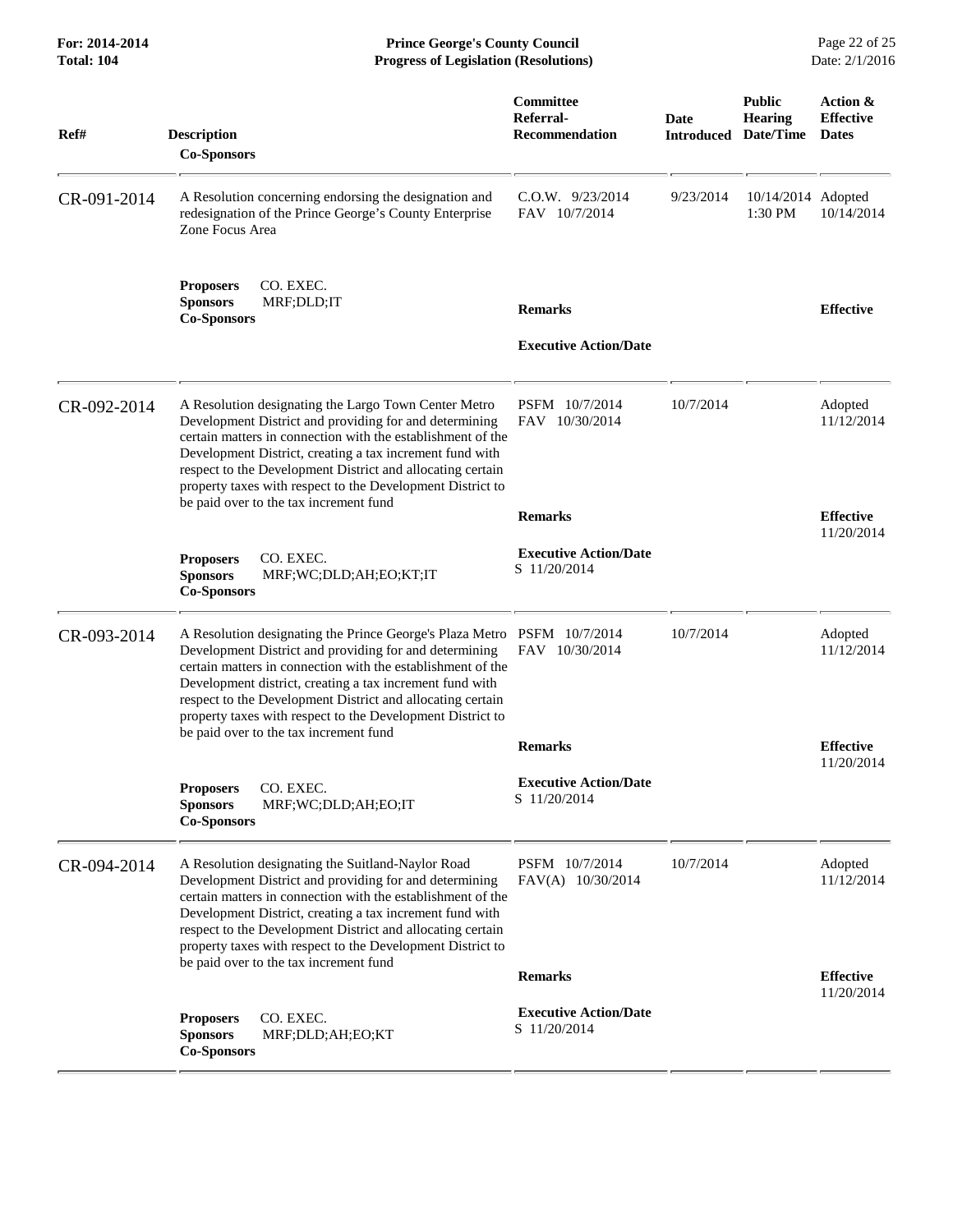**For: 2014-2014 Prince George's County Council** Page 23 of 25<br>**Progress of Legislation (Resolutions)** Date: 2/1/2016 **Total: 104 Progress of Legislation (Resolutions)** 

| Ref#<br>CR-095-2014 | <b>Description</b><br>A Resolution designating the New Carrollton Metro<br>Development District and providing for and determining<br>certain matters in connection with the establishment of the<br>Development District, creating a tax increment fund with<br>respect to the Development District and allocating certain<br>property taxes with respect to the Development District to<br>be paid over to the tax increment fund                      | Committee<br>Referral-<br><b>Recommendation</b><br>PSFM 10/7/2014<br>FAV(A) 10/30/2014 | Date<br><b>Introduced</b><br>10/7/2014 | <b>Public</b><br><b>Hearing</b><br>Date/Time | Action &<br><b>Effective</b><br><b>Dates</b><br>Adopted<br>11/12/2014 |
|---------------------|---------------------------------------------------------------------------------------------------------------------------------------------------------------------------------------------------------------------------------------------------------------------------------------------------------------------------------------------------------------------------------------------------------------------------------------------------------|----------------------------------------------------------------------------------------|----------------------------------------|----------------------------------------------|-----------------------------------------------------------------------|
|                     | <b>Proposers</b><br>CO. EXEC.<br><b>Sponsors</b><br>MRF;WC;DLD;AH;EO;KT;IT<br><b>Co-Sponsors</b>                                                                                                                                                                                                                                                                                                                                                        | <b>Remarks</b><br><b>Executive Action/Date</b><br>S 11/24/2014                         |                                        |                                              | <b>Effective</b><br>11/24/2014                                        |
| CR-096-2014         | A Resolution adopting the 2014 Prince George's County<br>Stormwater Management Design Manual                                                                                                                                                                                                                                                                                                                                                            | THE 10/14/2014<br>$C.0.W.$ $10/21/2014$<br>FAV 11/12/2014                              | 10/14/2014                             |                                              | Adopted<br>11/12/2014                                                 |
|                     | CO. EXEC.<br><b>Proposers</b><br><b>Sponsors</b><br>MRF;DLD<br><b>Co-Sponsors</b>                                                                                                                                                                                                                                                                                                                                                                       | <b>Remarks</b><br><b>Executive Action/Date</b>                                         |                                        |                                              | <b>Effective</b>                                                      |
| CR-097-2014         | A Resolution concerning The Chesapeake Bay Critical<br>Area Sectional Map Amendment for the purpose of<br>approving the Chesapeake Bay Critical Area Overlay Zone<br>Sectional Map Amendment, in accordance with State law,<br>as adopted by the Prince George's Planning Board<br>pursuant to PGCPB No. 14-57.                                                                                                                                         | <b>Remarks</b>                                                                         | 10/21/2014                             |                                              | Adopted<br>10/21/2014                                                 |
|                     | M-NCPPC<br><b>Proposers</b><br><b>MRF</b><br><b>Sponsors</b><br><b>Co-Sponsors</b>                                                                                                                                                                                                                                                                                                                                                                      | <b>Executive Action/Date</b>                                                           |                                        |                                              | <b>Effective</b><br>1/1/2015                                          |
| CR-098-2014         | A Resolution concerning The College Park-Riverdale Park<br>Transit District Overlay Zone for the purpose of proposing<br>amendments to the Adopted College Park-Riverdale Park<br>Transit District Development Plan and Endorsed Transit<br>District Overlay Zoning Map Amendment and directing<br>that an additional public hearing be held before the District Remarks<br>Council in order to receive public testimony on the<br>proposed amendments. | <b>Executive Action/Date</b>                                                           | 10/21/2014                             |                                              | Adopted<br>10/21/2014<br><b>Effective</b>                             |
|                     | M-NCPPC<br><b>Proposers</b><br><b>Sponsors</b><br>EO<br><b>Co-Sponsors</b>                                                                                                                                                                                                                                                                                                                                                                              |                                                                                        |                                        |                                              |                                                                       |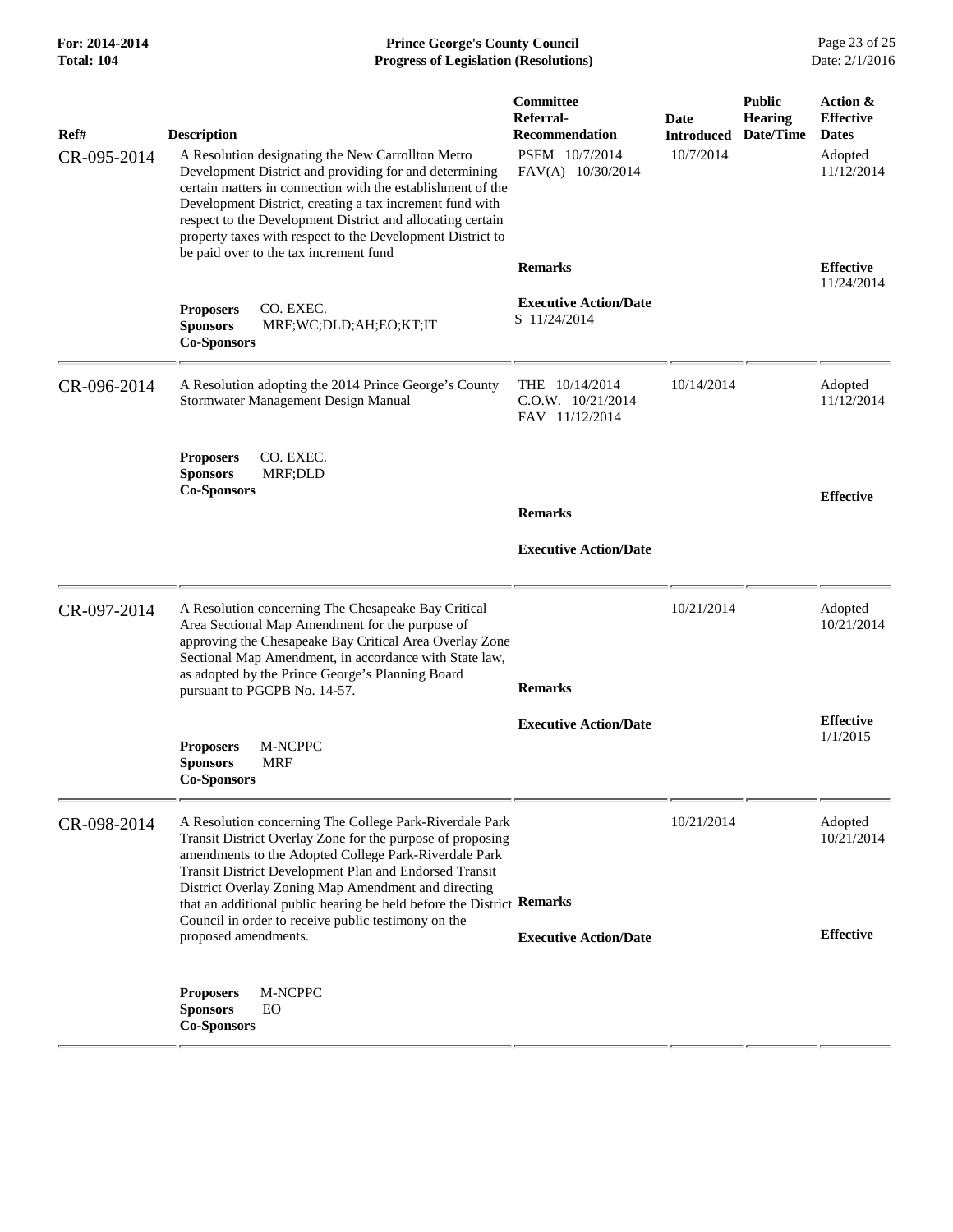**For: 2014-2014 Prince George's County Council** Page 24 of 25<br>**Progress of Legislation (Resolutions)** Date: 2/1/2016 **Total: 104 Progress of Legislation (Resolutions)** 

| Ref#<br>CR-099-2014 | <b>Description</b><br>A Resolution for the purpose of approving a multi-year<br>public-private partnership agreement for the management,                                                                                                                                                                                                                    | Committee<br>Referral-<br><b>Recommendation</b><br>$C.0.W.$ $10/21/2014$<br>FAV(A) 11/19/2014 | Date<br><b>Introduced</b><br>10/21/2014 | <b>Public</b><br><b>Hearing</b><br>Date/Time<br>11/19/2014<br>$10:00$ AM | Action &<br><b>Effective</b><br><b>Dates</b><br>Adopted<br>11/19/2014 |
|---------------------|-------------------------------------------------------------------------------------------------------------------------------------------------------------------------------------------------------------------------------------------------------------------------------------------------------------------------------------------------------------|-----------------------------------------------------------------------------------------------|-----------------------------------------|--------------------------------------------------------------------------|-----------------------------------------------------------------------|
|                     | design, construction, operation and maintenance of Prince<br>George's County's Urban Stormwater Retrofit Program                                                                                                                                                                                                                                            |                                                                                               |                                         |                                                                          |                                                                       |
|                     | CO. EXEC.<br><b>Proposers</b><br><b>Sponsors</b><br><b>DLD</b>                                                                                                                                                                                                                                                                                              | <b>Remarks</b>                                                                                |                                         |                                                                          | <b>Effective</b>                                                      |
|                     | <b>Co-Sponsors</b>                                                                                                                                                                                                                                                                                                                                          | <b>Executive Action/Date</b>                                                                  |                                         |                                                                          |                                                                       |
| CR-100-2014         | A Resolution concerning Local Business Participation<br>Advisory Committee for the purpose of establishing a<br>Local Business Participation Advisory Committee to the<br>County Council.                                                                                                                                                                   | $C.0.W.$ $10/21/2014$<br>FAV(A) 10/28/2014                                                    | 10/21/2014                              |                                                                          | Adopted<br>10/28/2014                                                 |
|                     | <b>MRF</b><br><b>Proposers</b><br>MRF;DLD;AH;OP;IT<br><b>Sponsors</b>                                                                                                                                                                                                                                                                                       | <b>Remarks</b>                                                                                |                                         |                                                                          | <b>Effective</b>                                                      |
|                     | <b>Co-Sponsors</b>                                                                                                                                                                                                                                                                                                                                          | <b>Executive Action/Date</b>                                                                  |                                         |                                                                          |                                                                       |
| CR-101-2014         | A Resolution concerning Supplementary Appropriations of C.O.W. 10/21/2014<br>Federal, State and other funds in the amount of<br>\$5,322,579.24 to the Department of Social Services,<br>Department of Corrections, Office of Homeland Security,<br>Circuit Court, Department of Family Services, Health<br>Department, Police Department, Department of the | FAV 10/28/2014                                                                                | 10/21/2014                              |                                                                          | Adopted<br>10/28/2014                                                 |
|                     | Environment and Department of Public Works and<br>Transportation                                                                                                                                                                                                                                                                                            | <b>Remarks</b>                                                                                |                                         |                                                                          | <b>Effective</b><br>10/28/2014                                        |
|                     | CO. EXEC.<br><b>Proposers</b><br><b>Sponsors</b><br>KT;MRF;IT;DLD;WC<br><b>Co-Sponsors</b>                                                                                                                                                                                                                                                                  | <b>Executive Action/Date</b>                                                                  |                                         |                                                                          |                                                                       |
| CR-102-2014         | A Resolution establishing spending control limits on the<br>Fiscal Year 2016 Water and Sewer Operating and Capital<br>Budgets of the Washington Suburban Sanitary<br>Commission (WSSC).                                                                                                                                                                     |                                                                                               | 10/28/2014                              |                                                                          | Adopted<br>10/28/2014                                                 |
|                     |                                                                                                                                                                                                                                                                                                                                                             | <b>Remarks</b>                                                                                |                                         |                                                                          |                                                                       |
|                     | <b>MRF</b><br><b>Proposers</b><br><b>Sponsors</b><br>MRF<br><b>Co-Sponsors</b>                                                                                                                                                                                                                                                                              | <b>Executive Action/Date</b>                                                                  |                                         |                                                                          | <b>Effective</b>                                                      |
| CR-103-2014         | A Resolution concerning The Enactment of a Certain<br>Ordinance of the City of Hyattsville for the purpose of<br>approving the enactment of Ordinance 2014-07,<br>concerning residential parking and storage.                                                                                                                                               |                                                                                               | 10/28/2014                              |                                                                          | Adopted<br>10/28/2014                                                 |
|                     |                                                                                                                                                                                                                                                                                                                                                             | <b>Remarks</b>                                                                                |                                         |                                                                          |                                                                       |
|                     | <b>Proposers</b><br>WC<br>WC<br><b>Sponsors</b><br><b>Co-Sponsors</b>                                                                                                                                                                                                                                                                                       | <b>Executive Action/Date</b>                                                                  |                                         |                                                                          | <b>Effective</b>                                                      |